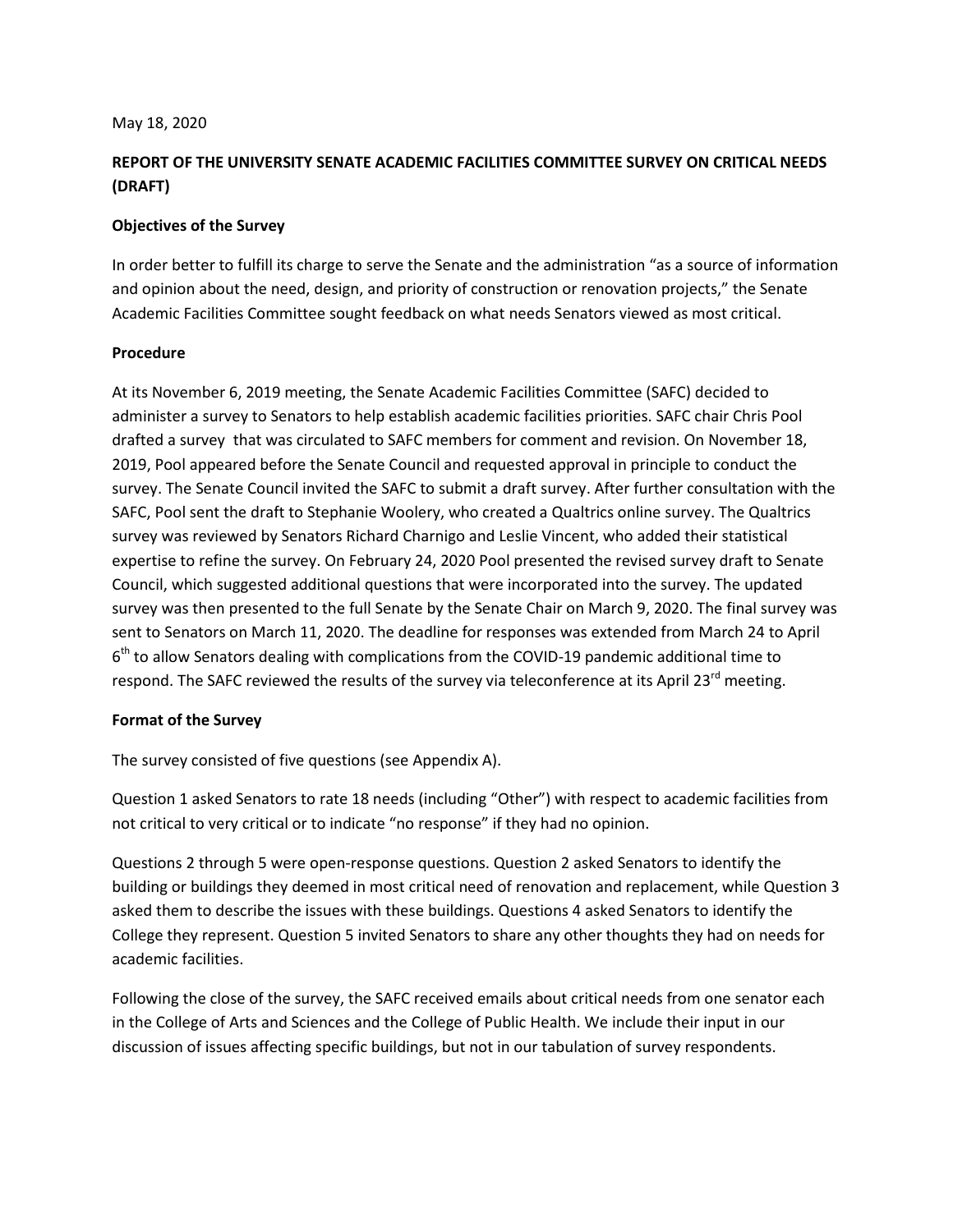#### **Results**

## *Composition of the sample:*

Fifty-five of 135 senators responded to the survey (not including post-survey communications). Table 1 and Figure 1 present the number of respondents per unit and as a percentage of the number of senators from those units. The largest number of respondents came from Arts and Sciences with 12 respondents (21.8% of the total), followed by CAFE, Engineering, Medicine, and Nursing, with five respondents (9.1%) each. The combined response of units in the health professions and sciences was 17 (30.9% of the total) (Figure 1).

Overall, the response rate was 40.7%, and the average response rate for each unit was 39.8%. In general, response rates tended to be proportional to the representation of units in the Senate, varying from 33.3% to 50% for two thirds of the units. Response rates were highest for Nursing (100% of 5 seats) and Arts and Sciences (54.5% of 22 seats), and lowest for Medicine (27.8% of 18 seats), Education (12.5% of 8 seats) Dentistry (0% of 4 seats), and Design (0% of 3 seats).

|                                          |                |                | response | percent of |
|------------------------------------------|----------------|----------------|----------|------------|
| Unit                                     | respondents    | *seats         | rate     | total      |
| <b>Arts and Sciences</b>                 | 12             | 22             | 54.5%    | 21.8%      |
| Agriculture, Food and Environment        | 5              | 11             | 45.5%    | 9.1%       |
| Engineering                              | 5              | 12             | 41.7%    | 9.1%       |
| Medicine                                 | 5              | 18             | 27.8%    | 9.1%       |
| <b>Nursing</b>                           | 5              | 5              | 100.0%   | 9.1%       |
| <b>Business and Economics</b>            | 4              | 10             | 40.0%    | 7.3%       |
| <b>Health Sciences</b>                   | 3              | 6              | 50.0%    | 5.5%       |
| Communication and Information            | 2              | 6              | 33.3%    | 3.6%       |
| <b>Fine Arts</b>                         | $\overline{2}$ | 6              | 33.3%    | 3.6%       |
| <b>Honors College</b>                    | $\overline{2}$ | 4              | 50.0%    | 3.6%       |
| Law                                      | $\overline{2}$ | 4              | 50.0%    | 3.6%       |
| Pharmacy                                 | $\overline{2}$ | 4              | 50.0%    | 3.6%       |
| <b>Public Health</b>                     | $\overline{2}$ | 4              | 50.0%    | 3.6%       |
| Education                                | $\mathbf{1}$   | 8              | 12.5%    | 1.8%       |
| Graduate School                          | $\mathbf{1}$   | 3              | 33.3%    | 1.8%       |
| Libraries                                | 1              | $\overline{2}$ | 50.0%    | 1.8%       |
| Social Work                              | 1              | 3              | 33.3%    | 1.8%       |
| Dentistry                                | $\mathbf 0$    | 4              | 0.0%     | 0.0%       |
| Design                                   | 0              | 3              | 0.0%     | 0.0%       |
| Total                                    | 55             | 135            | 40.7%    | 100.0%     |
| *Includes student and ex-oficio members. |                |                |          |            |

Table 1: Frequency of respondents and response rates by unit.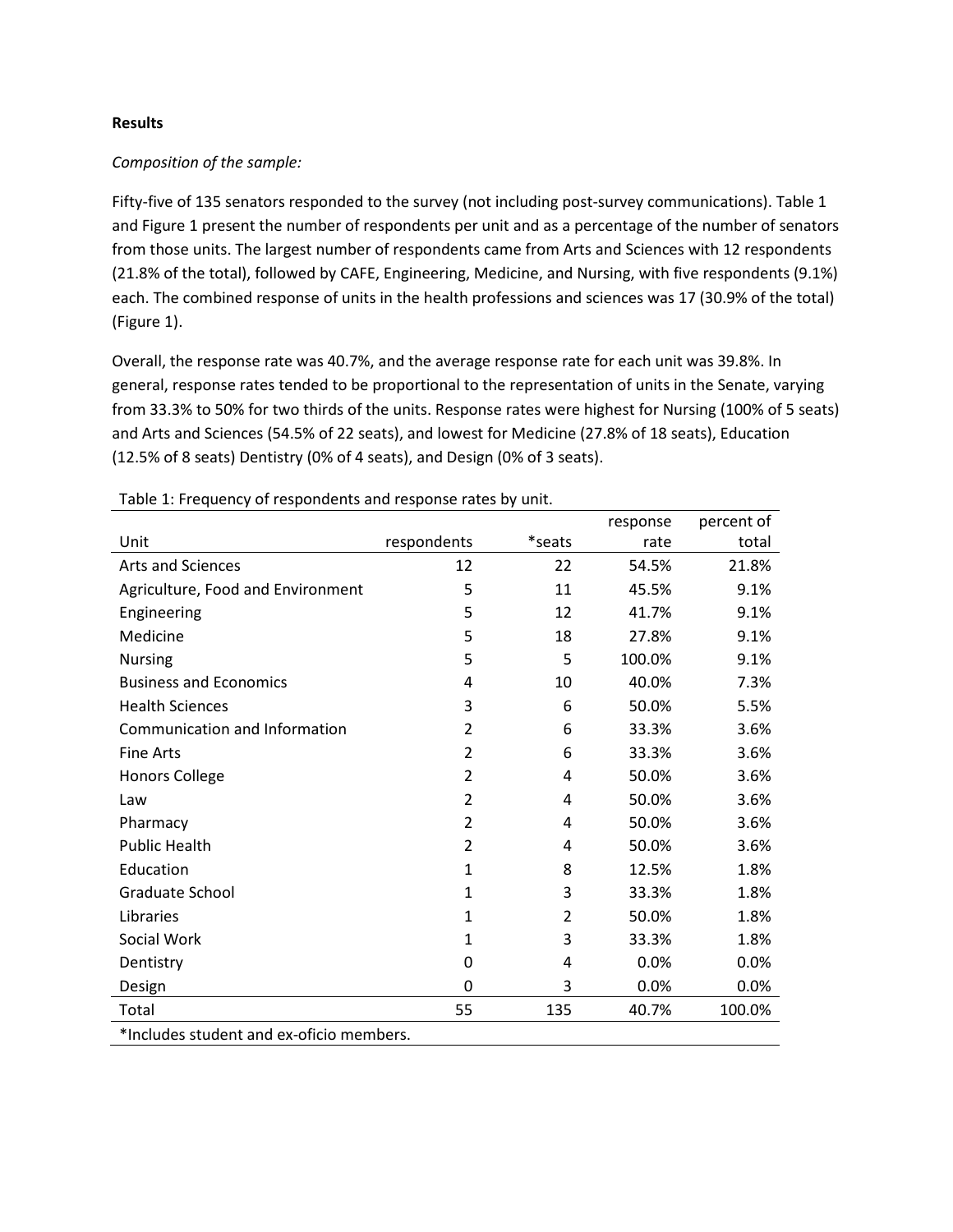

Figure 1. Number of Respondents by College

## *Identification of Critical Needs*

Appendix B details the responses for each of the 18 needs senators were asked to rank. Excluding "other," which received 5 responses, the five needs identified as most critical were (1) upgrades/modernization of current classroom spaces, (2) additional parking, (3) renovation to ensure safety and health in the workspace,(4) renovation to ensure compliance with the Americans with Disabilities Act, and (5) additional classroom space. Not only did each of these achieve an average score of 3.94 or more, but each had a modal score of 5 (Very critical) on the scale, and more than 65% of respondents scored them as 4 or 5, indicating broad consensus on these needs.

The five needs ranked as least critical were, beginning with the lowest score, (#18) expansion of athletic facilities, (#17) renovation of athletic facilities, (#16) renovation of recreational facilities, (#15) additional on-campus housing, and (#14) expansion of recreational facilities. Each of these scored lower than a 2.3 average on the Likert scale, and each had a modal score of 1 (Not Critical), with more than 49% of respondents scoring them as 1 or 2 on the scale (for the lowest two, "expansion of athletic facilities" and "renovation of athletic facilities," 80% of respondents scored them as 1 or 2 on the scale).

In summary, quantitative responses on the survey identify improvement of classroom spaces, parking, and renovations to ensure health, safety, and ADA compliance as the most critical needs regarding academic facilities on campus. Renovations and expansion of athletic and recreational facilities, and expansion of on-campus housing were identified as the least critical needs.

These results need to be taken in the context of the time when respondents were taking the survey, that is, between March 11 and April 6, as the effects of the COVID-19 were beginning to be seriously felt, and a return to on-campus, face-to-face delivery in the fall was generally expected. Nevertheless, the most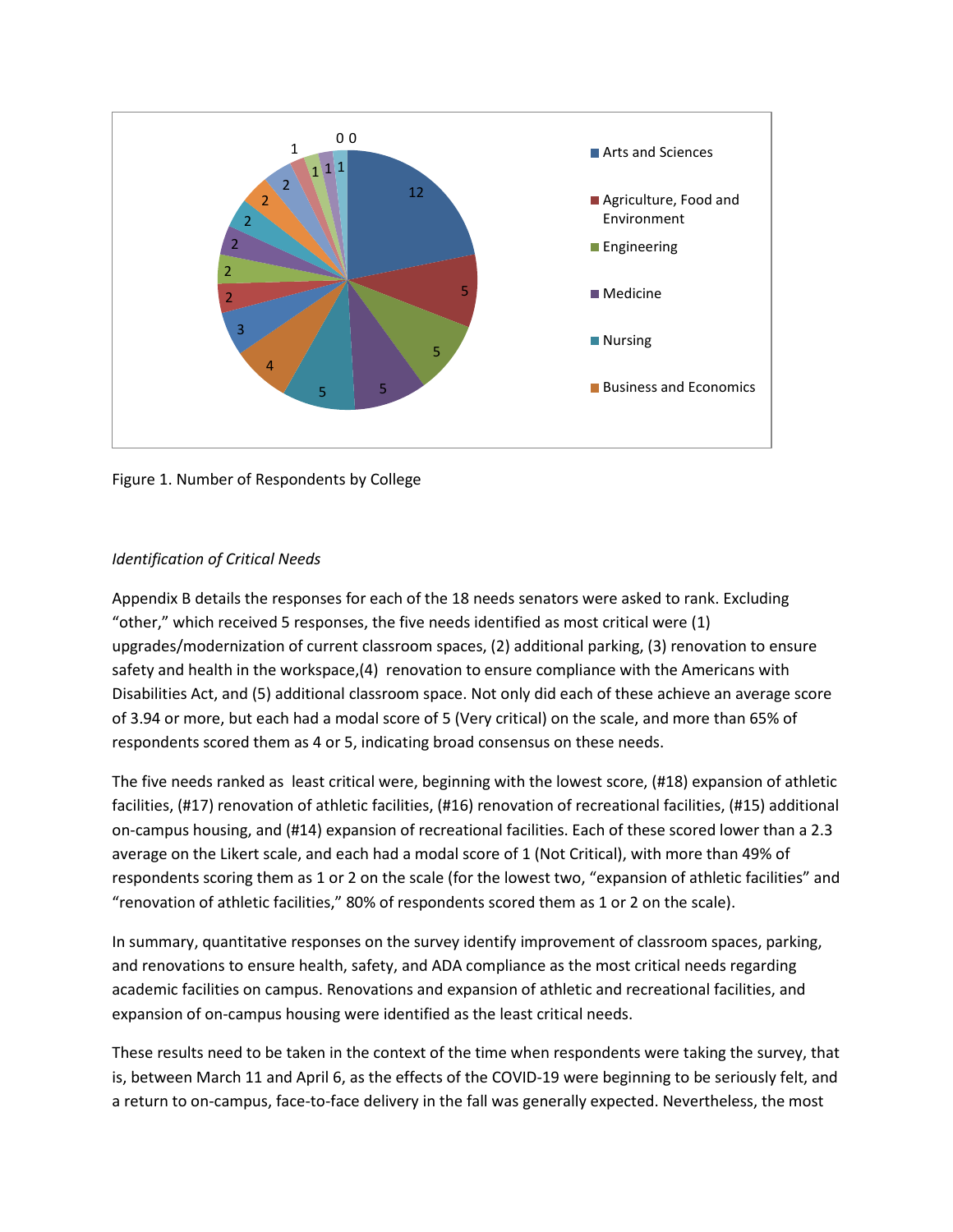critical needs identified reflect long-standing concerns, all of which are important as campus reopens in the short, medium, and long-term. As faculty begin to return to their offices, renovations to ensure health and safety in their workspaces will be critical; among these are improvement to HVAC systems to reduce dissemination of pathogens, including, but not confined to, COVID-19. Likewise, improvements to and expansion of classrooms to allow social distancing and to facilitate synchronous and asynchronous distance learning will be critical in the near term, and will be desirable in the longer term as students return in larger numbers to campus. The lack of adequate parking is a long-term frustration for faculty, and it is an issue that is being addressed in part through the expansion of the Limestone parking structure. While it may be less critical in the short-run, the administration should keep this concern in mind as we move forward. Very clearly, faculty representatives in the Senate view athletic and recreational facilities as low priorities, and think that on-campus housing is sufficient, at least for the near future.

## *Specific buildings in critical need of attention*

Question 5 of the survey asked, "What building(s) do you see as in most critical need of renovation or replacement?" Recognizing that senators are likely to identify buildings known to be problematic within their units and with which they are personally familiar, we break out the facilities by primary unit to which the facility belongs (or in some cases of the single senator who identified the building), but also note mentions by senators from other units.

The results indicate that certain buildings are identified across colleges as in critical need of renovation or replacement (generally the former). These include, in order of number of mentions, the Whitehall Classroom Building (6 mentions across 4 colleges), Kastle Hall (5 across 3 colleges), the combined buildings of the Bowman Quadrangle (Bowman, Breckinridge, Kinkead, and Bradley (5 across 5 colleges), Chemistry-Physics (2 across 2 colleges), Blazer Dining Hall (3 across 2 colleges), and the College of Public Health/CPH Research facility (3 across 2 colleges). Each of these also was recognized as in critical need of renovation within the primary unit.

Additionally, multiple senators identified buildings within their own colleges as in critical need of attention. In the College of Agriculture, Food, and Environment, they are Ag Building North and the Garrigus building (4 mentions each) and Agriculture buildings and classroom facilities more generally on the south end of campus. In Education, the Taylor Education Building receives the largest number of mentions (at 4) in addition to Dickey Hall, (as mentioned above). Engineering broadly identifies buildings in the Academic core as in need of renovation. In Fine Arts, the Fine Arts building itself received the most mentions, at 3. Senators of the College of Nursing and the College of Public Health identified their respective buildings as in critical need or renovations.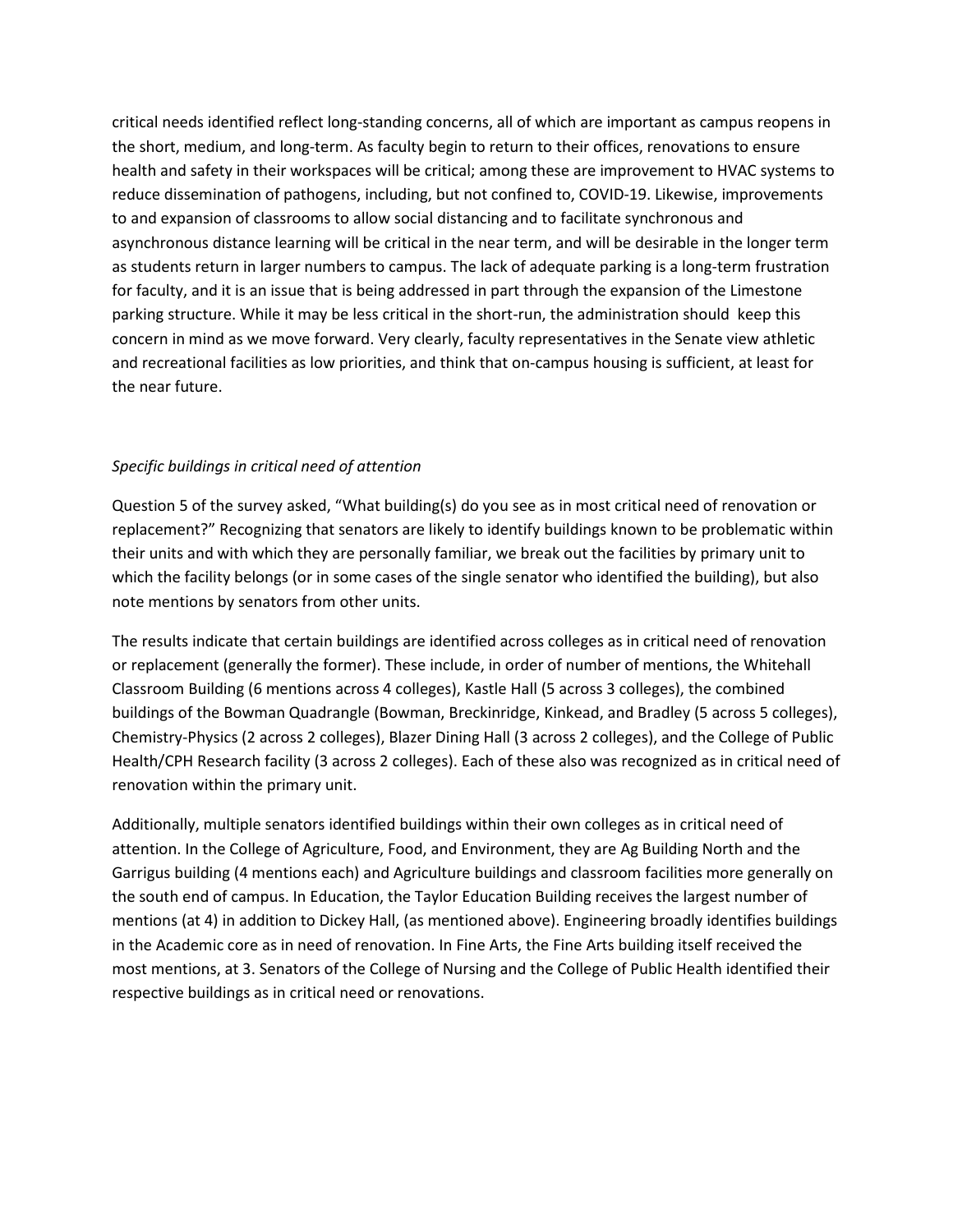| <b>Primary Unit</b>                           | <b>Building</b>                                                     | n            | Other units                                     |
|-----------------------------------------------|---------------------------------------------------------------------|--------------|-------------------------------------------------|
|                                               |                                                                     |              | mentioning                                      |
| Arts and Sciences                             |                                                                     |              |                                                 |
|                                               | <b>Whitehall Classroom Building</b>                                 | 6            | Med, Pharm, SW                                  |
|                                               | Kastle Hall                                                         | 5            | Pharm, Ed                                       |
|                                               | Quadrangle (Bowman [1], Breckinridge,<br>Kinkead [1] & Bradley [1]) | 5            | Libraries, Ed, Nursing,<br><b>Public Health</b> |
|                                               | Chem-Phys                                                           | 3            | Med                                             |
|                                               | Funkhouser                                                          | 2            |                                                 |
|                                               | Patterson Office Tower                                              | 2            |                                                 |
|                                               | Anthropology Research Building<br>(Archaeology Lab)                 | 1            |                                                 |
|                                               | MDR#3                                                               | 1            |                                                 |
|                                               | Thomas Hunt Morgan                                                  | $\mathbf{1}$ |                                                 |
|                                               | Lafferty Hall                                                       | $1***$       |                                                 |
| College of Agriculture, Food, and Environment |                                                                     |              |                                                 |
|                                               | Ag Building North                                                   | 4            |                                                 |
|                                               | Garrigus                                                            | 4            |                                                 |
|                                               | Agriculture buildings/classroom facilities                          | 3            |                                                 |
|                                               | generally                                                           |              |                                                 |
|                                               | <b>Barnhart</b>                                                     | 1            |                                                 |
|                                               | <b>Plant Science</b>                                                | $\mathbf{1}$ |                                                 |
|                                               |                                                                     |              |                                                 |
| Communication and Information                 |                                                                     |              |                                                 |
|                                               | <b>Blazer Dining Hall</b>                                           | 3            | B&E                                             |
|                                               | McVey Hall                                                          | $\mathbf{1}$ |                                                 |
| Education                                     |                                                                     |              |                                                 |
|                                               | <b>Taylor Education Building</b>                                    | 4            |                                                 |
|                                               | Dickey Hall                                                         | 4            |                                                 |
|                                               | Reynolds                                                            | 1            |                                                 |
|                                               | Maintenance building                                                | 1            |                                                 |
| Engineering                                   |                                                                     |              |                                                 |
|                                               | Academic/Historic Core                                              | 3            |                                                 |
|                                               | Classrooms and Lecture halls in older                               | 1            |                                                 |
|                                               | buildings (Slone, Cooper, )                                         |              |                                                 |
|                                               | Old buildings/houses along Maxwell and<br>Limestone                 | $\mathbf{1}$ |                                                 |
|                                               | Teaching labs in FAPT                                               | $\mathbf{1}$ |                                                 |
| Fine Arts                                     |                                                                     |              |                                                 |
|                                               | Fine Arts Building                                                  | 3            |                                                 |
|                                               | Cottages on Rose Lane                                               | 1            |                                                 |

Table 2. Specific buildings Identified as in critical need of attention.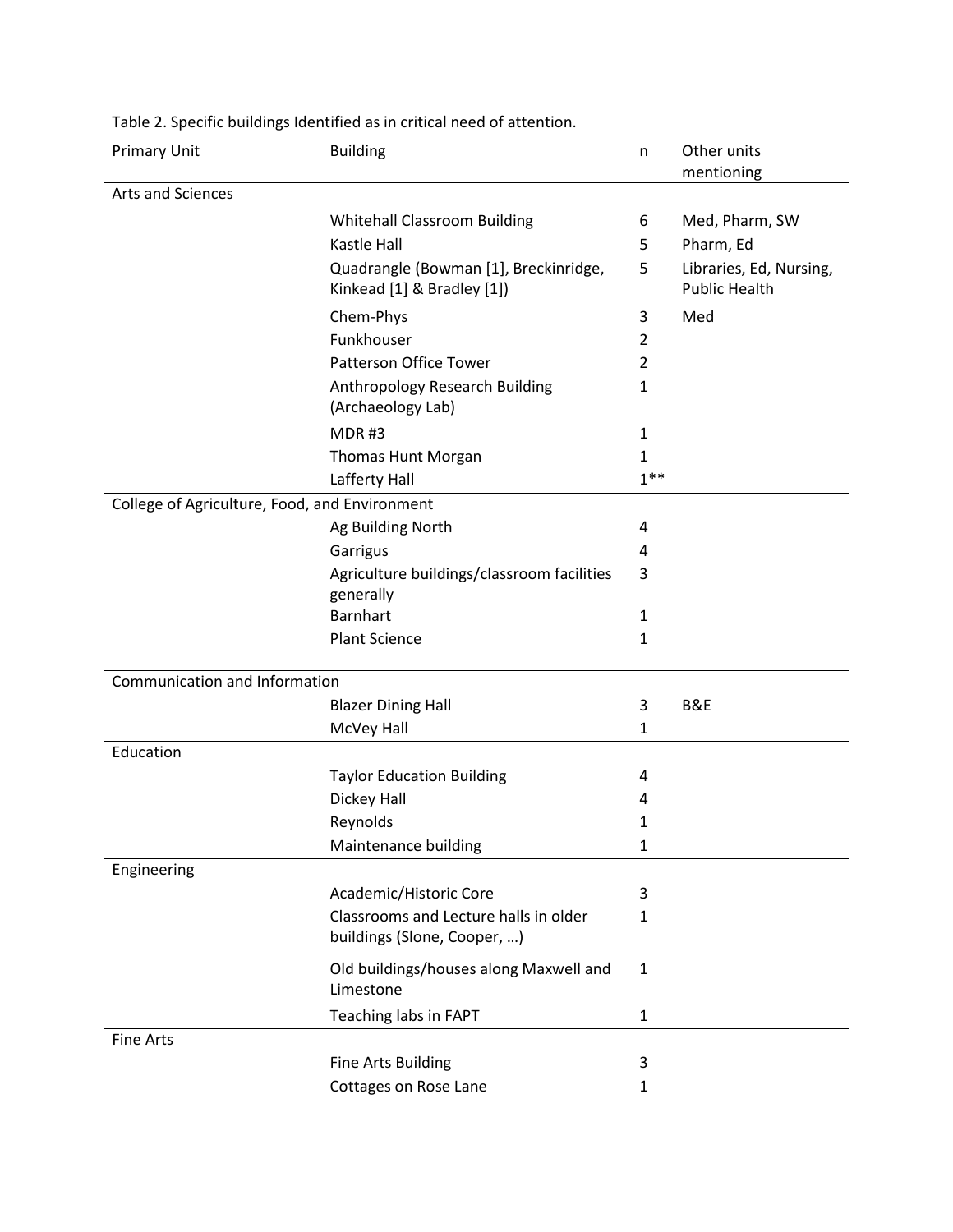|                                                          | Old Engineer's House                                                                            | 1            |                |
|----------------------------------------------------------|-------------------------------------------------------------------------------------------------|--------------|----------------|
| Social Work                                              |                                                                                                 |              |                |
|                                                          | Other classroom spaces                                                                          | $\mathbf{1}$ |                |
| Libraries                                                |                                                                                                 |              |                |
|                                                          | Library Storage areas in King, Little, and<br>Young Libraries                                   | 1            |                |
|                                                          | S&E Library                                                                                     | 1            |                |
| Medicine                                                 |                                                                                                 |              |                |
|                                                          | <b>Willard Med Sciences</b>                                                                     | 1            |                |
|                                                          | Mouse facility*                                                                                 | 1            |                |
|                                                          | Bosomworth Health Sci .Res Building*                                                            | 1            |                |
| <b>Nursing</b>                                           |                                                                                                 |              |                |
|                                                          | <b>College of Nursing Building</b>                                                              | 3            |                |
|                                                          | Health professions (except Pharmacy)                                                            | 1            |                |
|                                                          | <b>MDS Buildings</b>                                                                            | 1            |                |
| Pharmacy                                                 |                                                                                                 |              |                |
|                                                          | science laboratory buildings                                                                    | 1            |                |
| <b>Public Health</b>                                     |                                                                                                 |              |                |
|                                                          | College of Public Health/CPH Research<br>Facility*                                              | $4**$        | <b>Nursing</b> |
| <b>College of Health Sciences</b>                        |                                                                                                 |              |                |
|                                                          | <b>College of Health Sciences</b>                                                               | 1            |                |
| $\ast$                                                   | Identified in response to Question 6: "Please describe the issues with this/these building(s)." |              |                |
| ** Includes 1 response received after the survey closed. |                                                                                                 |              |                |

It is important to recognize, though, that numbers of responses give an incomplete and potentially misleading picture of the urgency of needs across campus, particularly for those who must work in buildings that, while utilized by fewer people, may represent more critical issues of health and safety to those who do work there. Here we summarize the comments of senators regarding the nature and severity of the issues with these buildings they identified as in critical need of attention. Full responses are reported in Appendix C.

On the south side of campus, senators in the **College of Agriculture, Food, and Environment** emphasized the poor infrastructure of the Ag North (flooding, offices too hot or too cold), and Garrigus (mold, poor ventilation, unreliable coolers, and an easily overwhelmed electrical system) buildings as well as a general lack of classroom space.

In the **Academic Core** of central campus, senators from the Colleges of Arts and Sciences, Engineering, and Social Work reported critical needs for renovation to many of the older buildings. These included faulty HVAC, poor plumbing (including leaks and flooding), and generally poor environmental conditions in Bowman, Breckenridge, Kinkead, Bradley, Kastle, and Lafferty halls, and the Patterson Office Tower,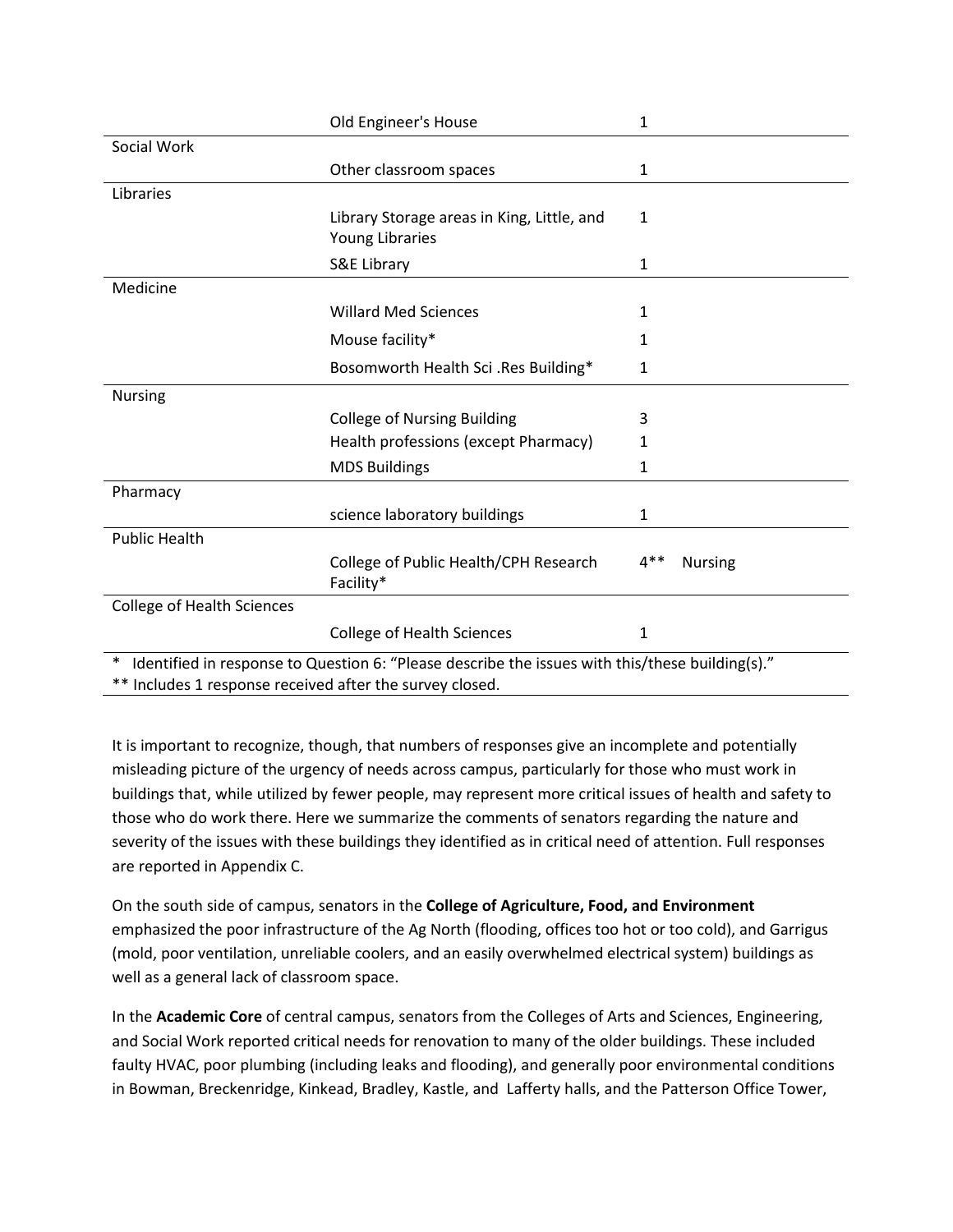as well as the Anthropology Research Building on Export Street. Issues with mold and temperature control were identified specifically as continuing issues in Lafferty Hall. Structural issues indicated by buckling tile, falling debris, and blown-out windows plague POT.

Senators report that many of the older buildings have problems of poor access and inadequate ADA compliance, including Funkhouser, Bowman, Breckenridge, Kinkead, Lafferty, POT, and Whitehall Classroom Building.

Space issues were identified for several buildings. As noted above, insufficient and outdated classroom space is a widespread concern on campus. In the Academic Core, senators particularly identified these issues for Whitehall Classroom building and Funkhouser. Senators expressed appreciation for renovations to the Chemistry-Physics building, but encouraged continuation of ongoing renovations, noting also insufficient AV and wifi capacity. Senators report that research space is cramped in Kastle hall and inadequately outfitted there and in the Anthropology Research Building. Senators also complained of insufficient meeting space and cramped office space with poorly placed outlets in POT.

Other specific needs identified for buildings in the Academic core included poorly sealed windows with broken handcranks in Lafferty, automatic door locks that can be locked down in the Bowman quad.

Senators in the **College of Communication and Information** report deplorable environmental conditions in Blazer Dining Hall, with inadequate HVAC, mold, roaches, gnats, poor lighting, heavily soiled carpets, and paint-stuck windows.

**The Fine Arts Building** is in need of renovation to address poor HVAC, ADA compliance, energy efficiency, and other suspected building code issues. Other buildings utilized by the College of Fine Arts on Rose Lane, including the Old Engineers building likewise have problems with the HVAC, inadequate size for contemporary programming, and isolated faculty offices.

Senators representing **Libraries** identified critical issues of storage in libraries across campus, including problems with operation of compact shelving. The Science and Engineering Library was singled out as in need of replacement or a massive renovation. Specific issues include nonfunctional doors, leaks, climate control and mold issues, as well as a new elevator for one side of the building.

On the **Medical Campus,** senators identified a serious lack of space in the College of Nursing, including classroom space, simulation space, and lab space. Teaching facilities are badly outdated and inadequately equipped for online learning. Elevators in the College of Nursing building are unreliable, presenting issues of ADA compliance and access.

Many of the same issues are identified for the College of Public Health building. Senators identify a critical need for updated and expanded classroom space and office space. Renovations to ensure health, safety and ADA compliance are also needed. The building has serious issues with ventilation, leaks, elevated radon levels, and general maintenance, as well as ADA compliance. Classrooms are poorly configured, and lack basic education technology and reception. The College sees a move to a renovated Scovell Hall as a critical need.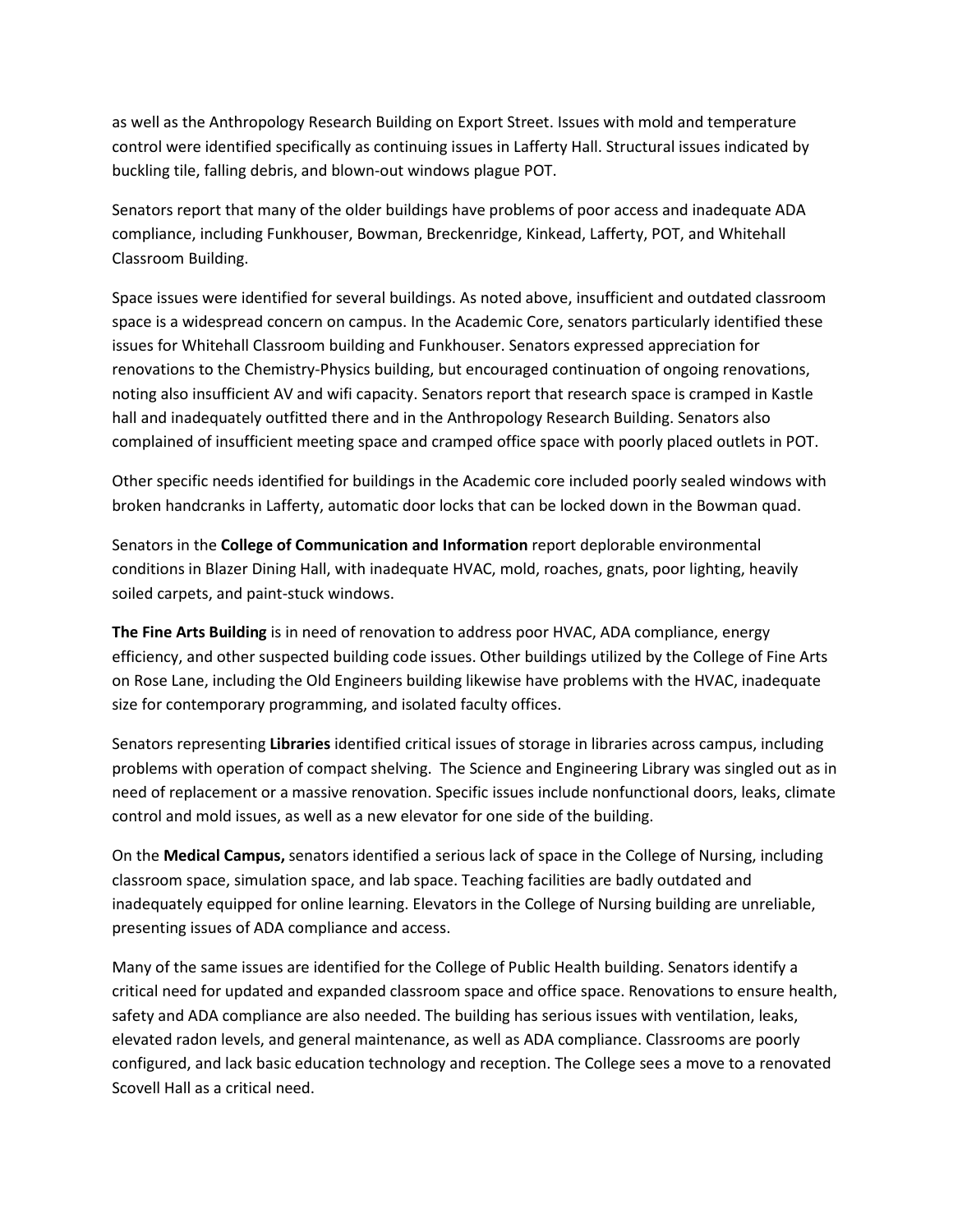Additional classroom space is also seen as an important need for the College of Health Science to accommodate growing programs.

Mold and generally poor environmental conditions were identified as critical issues for MDR#3.

## *Other thoughts regarding academic facilities.*

Question 7 of the survey asked senators to provide any other thoughts they had about needs for academic facilities. The responses and colleges of the respondent are presented in Appendix D. The largest number of responses underscored the need for expanded and improved teaching space (including studios as well as classrooms). The second most common set of responses addressed transportation issues, citing a critical need for more parking for faculty, but also improved bus routes to meet the needs of faculty beyond the medical center. Additionally individual senators urged installing solar panels, reducing the consumption of plastic bags in building maintenance, and moving the College of Communications and Information out of Blazer Hall. A senator from Public Health noted that recreational facilities were farther from central campus than would seem optimal, and one senator expressed support for renovating Memorial Coliseum, noting that it is used by women's teams. Finally, one senator observed that the conditions of structures at UK reflect poorly on the University's disciplinary priorities, with public health, education, psychology, nursing and communications in the worst physical spaces.

Respectfully Submitted,

Christopher A. Pool, Chair

University Senate Academic Facilities Committee.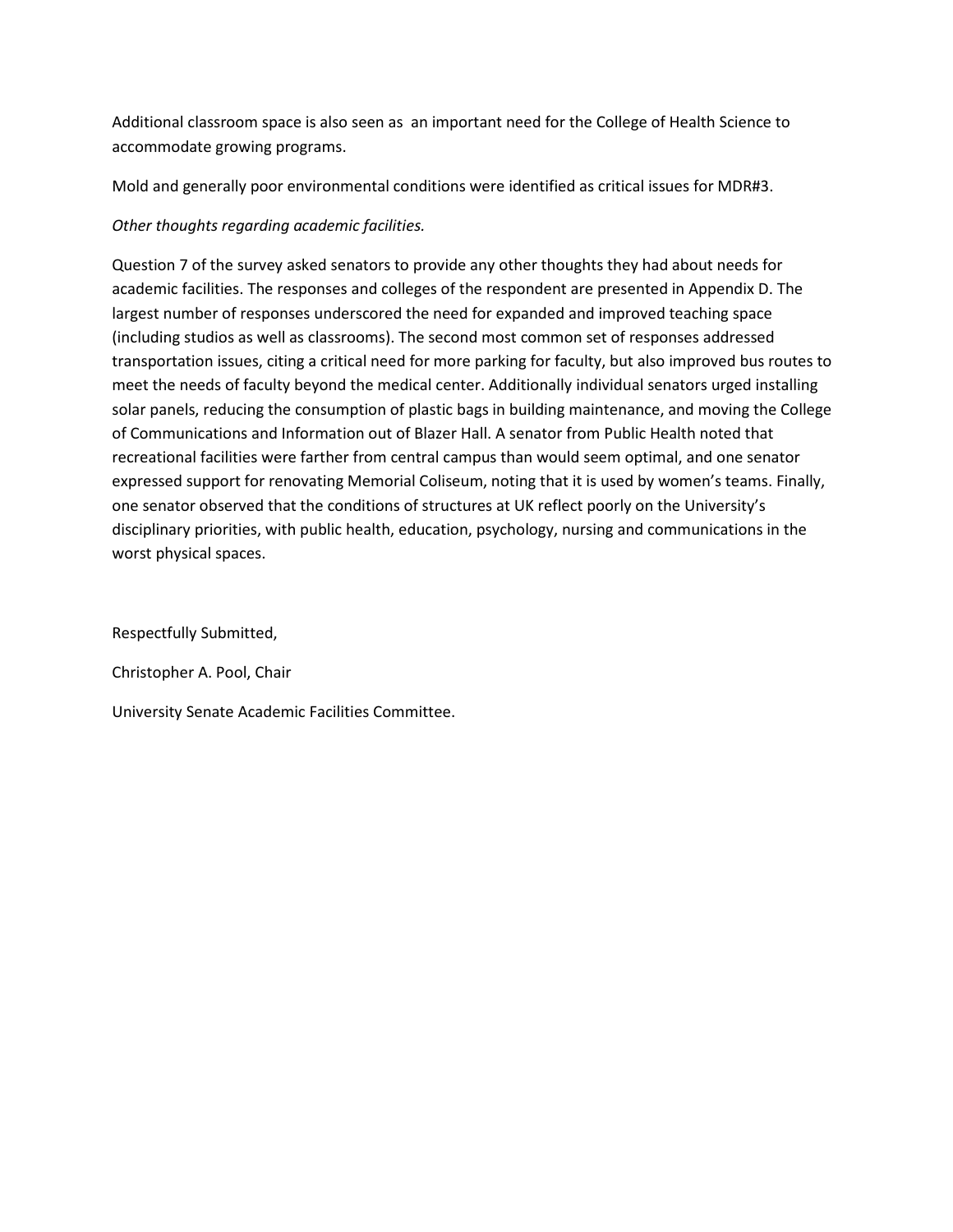## **Appendix A: SAFC Survey questions:**



Which of the following needs do you see as the most critical with respect to academic facilities at UK?

Please rate your responses from 1-Not Critical to 5-Very Critical.

|                                                                                   | 1 - Not<br>Critical | $\overline{2}$ | 3 | 4 | 5 - Very<br>Critical | no<br>response |
|-----------------------------------------------------------------------------------|---------------------|----------------|---|---|----------------------|----------------|
| Additional classroom<br>space                                                     | Ω                   | Ο              | Ο | ∩ | Ο                    | Ο              |
| Upgrades/modernization of<br>current classroom spaces                             | O                   | Ω              | O | Ο | Ο                    | Ο              |
| Additional on-campus<br>student housing                                           | Ο                   | Ο              | Ο | Ο | ∩                    | Ο              |
| Expansion of dining<br>facilities                                                 | Ο                   | Ο              | Ο | Ο | Ο                    | Ο              |
| Renovation to ensure<br>compliance with the<br>Americans with Disabilities<br>Act | ∩                   | ∩              | ∩ | ∩ | ∩                    | ∩              |
| Renovation to ensure<br>safety and health in the<br>workspace                     | Ω                   | Ο              | Ο | Ο | Ω                    | Ο              |
| Additional office space                                                           | Ο                   | Ο              | Ο | Ο | Ο                    | Ο              |
| Renovation of existing<br>office space                                            | Ο                   | Ω              | O | ∩ | О                    | Ο              |
| Additional teaching<br>laboratory space                                           | Ω                   | Ω              | Ο | Ω | Ο                    | Ω              |
| Renovation of existing<br>teaching laboratory space.                              | Ο                   | Ο              | Ο | Ο | Ο                    | Ο              |
| Additional research<br>laboratory space                                           | Ο                   | Ο              | Ο | Ω | Ο                    | Ο              |
| Renovation of existing<br>research laboratory space                               | Ο                   | Ω              | Ο | Ω | Ω                    | О              |
| Expansion of athletic<br>facilities                                               | Ο                   | Ο              | Ο | Ο | Ο                    | Ο              |
| Renovation of athletic<br>facilities                                              | Ο                   | Ο              | Ο | Ο | Ο                    | Ο              |
| Expansion of recreational<br>facilities                                           | ∩                   | Ω              | ∩ | Ω | ∩                    | Ω              |
| Renovation of recreational<br>facilities                                          | Ο                   | Ο              | Ο | Ο | Ο                    | Ο              |
| Additional Parking                                                                | Ο                   | Ο              | O | O | Ο                    | Ο              |
| Other                                                                             | Ο                   | Ο              | O | Ο | ∩                    | ∩              |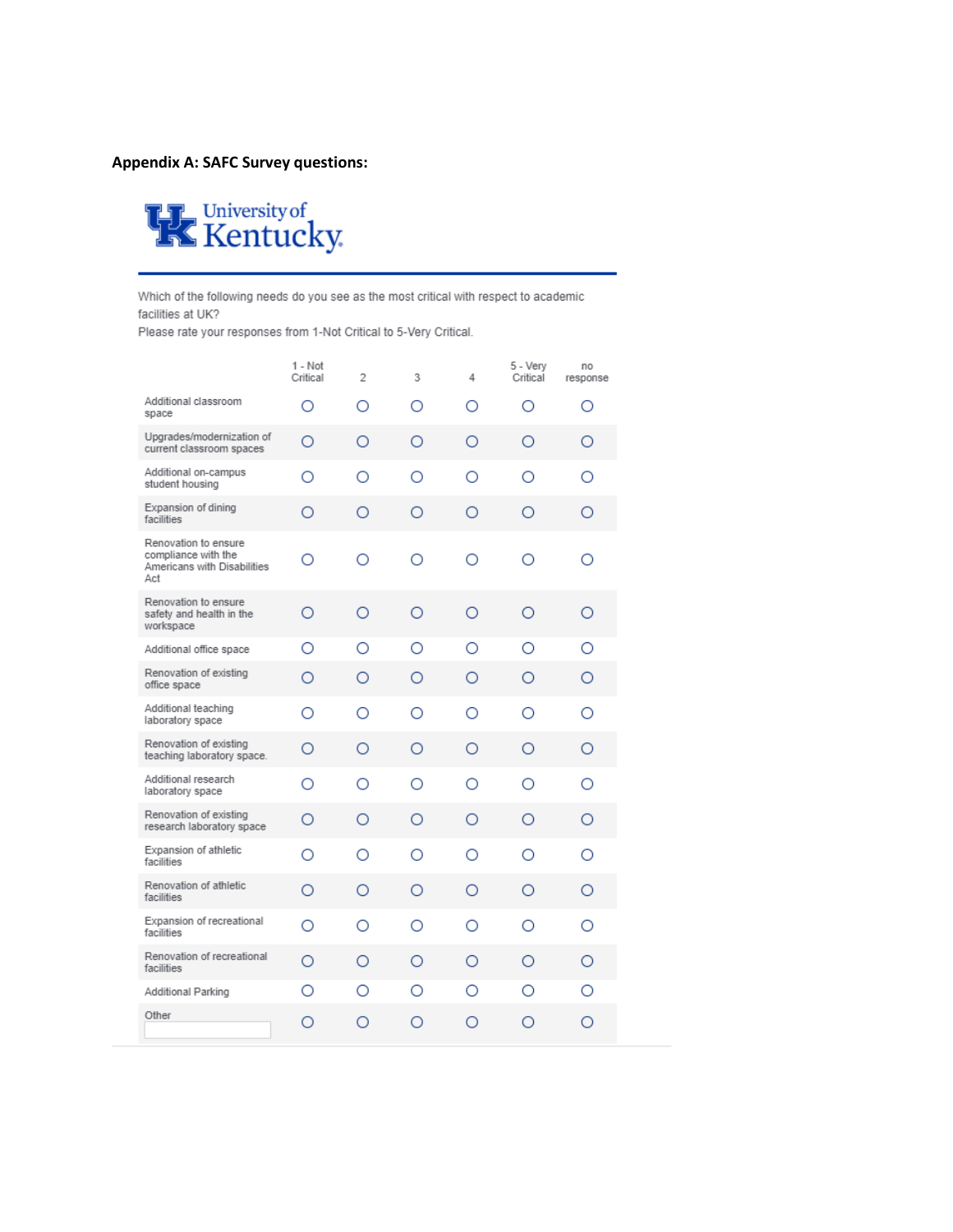What building(s) do you see as in most critical need of renovation or replacement?

Please describe the issues with this/these building(s).

Which College do you represent?

What other thoughts do you have on needs for academic facilities at this time?

 $\pmb{\mathrm{v}}$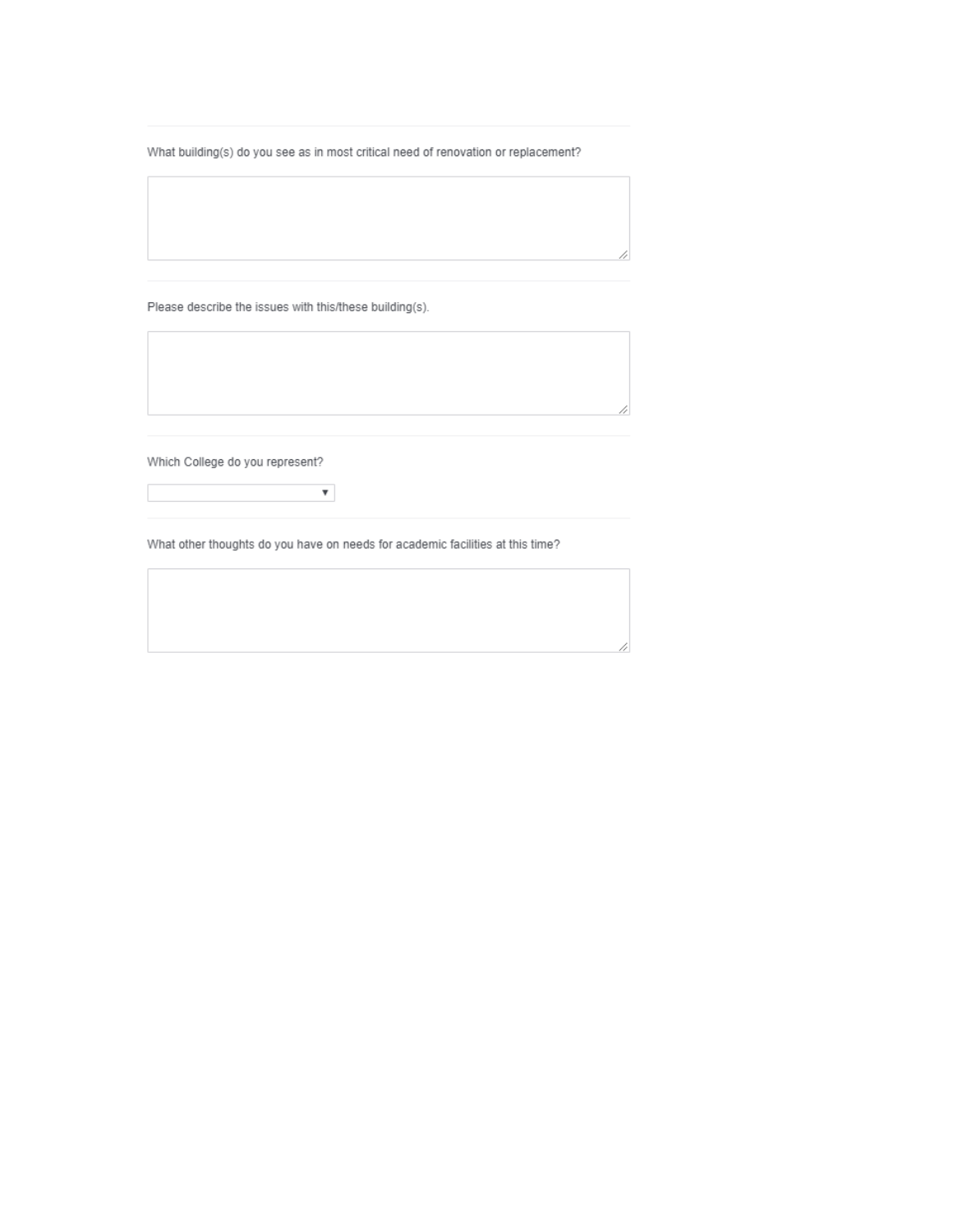## **Appendix B: Descriptive statistics and ratings for responses to the question, "Which of the following needs do you see as the most critical with respect to academic facilities at UK?"**

Table B.1: Descriptive statistics for responses to the question, "Which of the following needs do you see as the most critical with respect to academic facilities at UK?" (Responses rated from 1-Not Critical to 5- Very Critical).

|                |              |                                                   |      | Std  |          |       |
|----------------|--------------|---------------------------------------------------|------|------|----------|-------|
| Rank           | Item #       | Need                                              | Mean | Dev. | Variance | Count |
|                |              |                                                   |      |      |          |       |
| 1              | $\mathbf{2}$ | Upgrades/modernization of current classroom       |      |      |          |       |
|                |              | spaces                                            | 4.15 | 0.99 | 0.98     | 54    |
| $\overline{2}$ | 17           | <b>Additional Parking</b>                         | 4.15 | 1.12 | 1.25     | 52    |
| 3              | 6            | Renovation to ensure safety and health in the     |      |      |          |       |
|                |              | workspace                                         | 4.1  | 1.08 | 1.17     | 50    |
| 4              | 5            | Renovation to ensure compliance with the          |      |      |          |       |
|                |              | <b>Americans with Disabilities Act</b>            | 4.08 | 1.01 | 1.01     | 49    |
| 5              | 1            | Additional classroom space                        | 3.94 | 1.14 | 1.3      | 53    |
| 6              | 10           | Renovation of existing teaching laboratory space. | 3.85 | 1.09 | 1.2      | 41    |
| 7              | 11           | Additional research laboratory space              | 3.83 | 1.13 | 1.28     | 42    |
| 8              | 12           | Renovation of existing research laboratory space  | 3.83 | 1.07 | 1.14     | 42    |
| 9              | 9            | Additional teaching laboratory space              | 3.8  | 1.09 | 1.18     | 45    |
| 10             | 7            | Additional office space                           | 3.76 | 1.08 | 1.16     | 51    |
| 11             | 8            | Renovation of existing office space               | 3.68 | 1.09 | 1.18     | 50    |
| 12             | 4            | Expansion of dining facilities                    | 2.66 | 1.19 | 1.42     | 47    |
| 13             | 15           | Expansion of recreational facilities              | 2.3  | 1.08 | 1.17     | 50    |
| 14             | 3            | Additional on-campus student housing              | 2.22 | 1.16 | 1.34     | 46    |
| 15             | 16           | Renovation of recreational facilities             | 2.14 | 1.14 | 1.31     | 49    |
| 16             | 14           | Renovation of athletic facilities                 | 1.51 | 0.78 | 0.6      | 51    |
| 17             | 13           | Expansion of athletic facilities                  | 1.46 | 0.83 | 0.69     | 50    |
| N/R            | 18           |                                                   |      |      |          |       |
|                |              | Other                                             | 4.8  | 1.17 | 1.36     | 5     |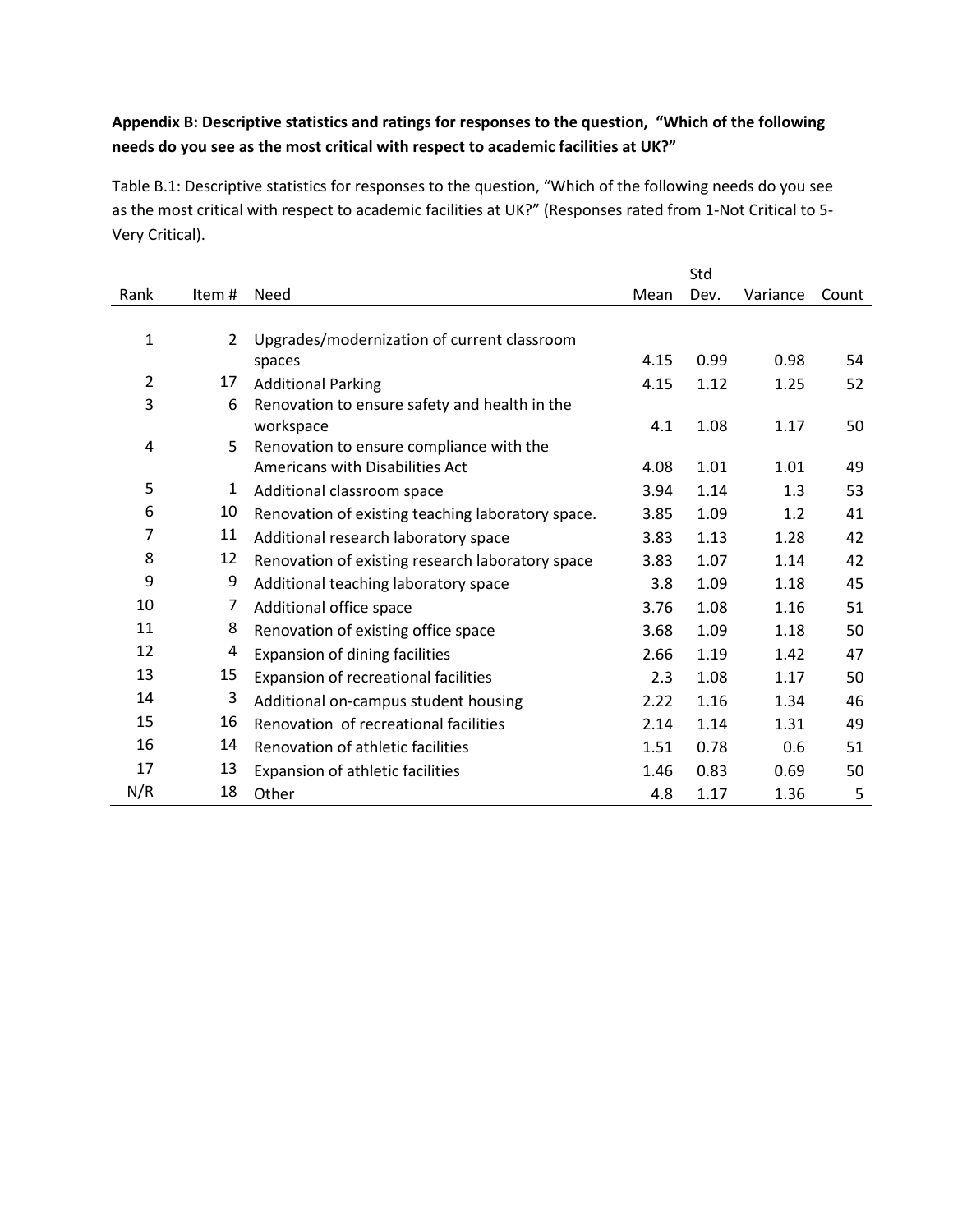Table B.2: Percentages and frequencies by rating for responses to the question, "Which of the following needs do you see as the most critical with respect to academic facilities at UK?" (Responses rated from 1-Not Critical to 5-Very Critical). Ordered by rank of the mean response (see Table B.1).

|                |                |                                              |                     |                |       |              |       |                |       |                | Very     |                |              |
|----------------|----------------|----------------------------------------------|---------------------|----------------|-------|--------------|-------|----------------|-------|----------------|----------|----------------|--------------|
|                |                |                                              | <b>Not Critical</b> |                |       |              |       |                |       |                | Critical |                | Total        |
| Rank           | Item#          | Question                                     | 1                   |                | 2     |              | 3     |                | 4     |                | 5        |                |              |
|                |                |                                              | $\%$                | f              | $\%$  | f            | $\%$  | f              | $\%$  | f              | $\%$     | f              | n            |
| $\mathbf{1}$   | $\overline{2}$ | Upgrades/modernization                       | 3.7%                | $\overline{2}$ | 1.9%  | $\mathbf{1}$ | 14.8% | 8              | 35.2% | 19             | 44.4%    | 24             | 54           |
|                |                | of current classroom                         |                     |                |       |              |       |                |       |                |          |                |              |
|                |                | spaces                                       |                     |                |       |              |       |                |       |                |          |                |              |
| $\overline{2}$ | 17             | <b>Additional Parking</b>                    | 3.9%                | $\overline{2}$ | 5.8%  | 3            | 15.4% | 8              | 21.2% | 11             | 53.9%    | 28             | 52           |
| 3              | 6              | Renovation to ensure<br>safety and health in | 2.0%                | 1              | 10.0% | 5            | 12.0% | 6              | 28.0% | 14             | 48.0%    | 24             | 50           |
|                |                | the workspace                                |                     |                |       |              |       |                |       |                |          |                |              |
| 4              | 5              | Renovation to ensure                         | 0.0%                | 0              | 10.2% | 5            | 16.3% | 8              | 28.6% | 14             | 44.9%    | 22             | 49           |
|                |                | compliance with the                          |                     |                |       |              |       |                |       |                |          |                |              |
|                |                | Americans with                               |                     |                |       |              |       |                |       |                |          |                |              |
|                |                | Disabilities Act                             |                     |                |       |              |       |                |       |                |          |                |              |
| 5              | 1              | Additional classroom                         | 7.7%                | 4              | 0.0%  | $\mathbf 0$  | 21.2% | 11             | 36.5% | 19             | 34.6%    | 18             | 52           |
|                |                | space                                        |                     |                |       |              |       |                |       |                |          |                |              |
| 6              | 10             | Renovation of existing                       | 4.9%                | $\overline{2}$ | 7.3%  | 3            | 17.1% | $\overline{7}$ | 39.0% | 16             | 31.7%    | 13             | 41           |
|                |                | teaching laboratory                          |                     |                |       |              |       |                |       |                |          |                |              |
|                |                | space.                                       |                     |                |       |              |       |                |       |                |          |                |              |
| $\overline{7}$ | 11             | Additional research<br>laboratory space      | 4.8%                | $\overline{2}$ | 9.5%  | 4            | 16.7% | $\overline{7}$ | 35.7% | 15             | 33.3%    | 14             | 42           |
| 8              | 12             | Renovation of existing                       | 4.8%                | $\overline{2}$ | 7.1%  | 3            | 16.7% | $\overline{7}$ | 42.9% | 18             | 28.6%    | 12             | 42           |
|                |                | research laboratory                          |                     |                |       |              |       |                |       |                |          |                |              |
|                |                | space                                        |                     |                |       |              |       |                |       |                |          |                |              |
| 9              | 9              | <b>Additional teaching</b>                   | 4.4%                | $\overline{2}$ | 6.7%  | 3            | 24.4% | 11             | 33.3% | 15             | 31.1%    | 14             | 45           |
|                |                | laboratory space                             |                     |                |       |              |       |                |       |                |          |                |              |
| 10             | $\overline{7}$ | Additional office space                      | 3.9%                | $\overline{2}$ | 9.8%  | 5            | 19.6% | 10             | 39.2% | 20             | 27.5%    | 14             | 51           |
| 11             | 8              | Renovation of existing                       | 6.0%                | 3              | 6.0%  | 3            | 26.0% | 13             | 38.0% | 19             | 24.0%    | 12             | 50           |
|                |                | office space                                 |                     |                |       |              |       |                |       |                |          |                |              |
| 12             | 4              | Expansion of dining                          | 17.4%               | 8              | 32.6% | 15           | 28.3% | 13             | 17.4% | 8              | 4.4%     | $\overline{2}$ | 46           |
|                |                | facilities                                   |                     |                |       |              |       |                |       |                |          |                |              |
| 13             | 15             | Expansion of                                 | 30.0%               | 15             | 28.0% | 14           | 24.0% | 12             | 18.0% | 9              | 0.0%     | $\mathbf 0$    | 50           |
|                |                | recreational facilities                      |                     |                |       |              |       |                |       |                |          |                |              |
| 14             | 3              | Additional on-campus<br>student housing      | 37.0%               | 17             | 21.7% | 10           | 28.3% | 13             | 8.7%  | 4              | 4.4%     | 2              | 46           |
| 15             | 16             | Renovation of                                | 38.8%               | 19             | 26.5% | 13           | 18.4% | 9              | 14.3% | $\overline{7}$ | 2.0%     | $\mathbf{1}$   | 49           |
|                |                | recreational facilities                      |                     |                |       |              |       |                |       |                |          |                |              |
| 16             | 14             | Renovation of athletic                       | 64.7%               | 33             | 21.6% | 11           | 11.8% | 6              | 2.0%  | $\mathbf{1}$   | 0.0%     | 0              | 51           |
|                |                | facilities                                   |                     |                |       |              |       |                |       |                |          |                |              |
| 17             | 13             | Expansion of athletic                        | 70.0%               | 35             | 18.0% | 9            | 10.0% | 5              | 0.0%  | 0              | 2.0%     | $\mathbf{1}$   | 50           |
|                |                | facilities                                   |                     |                |       |              |       |                |       |                |          |                |              |
| N/R            | $18\,$         | Other                                        | 0.0%                | $\pmb{0}$      | 0.0%  | 0            | 33.3% | $\mathbf{1}$   | 33.3% | $\mathbf{1}$   | 33.3%    | $\mathbf{1}$   | $\mathbf{3}$ |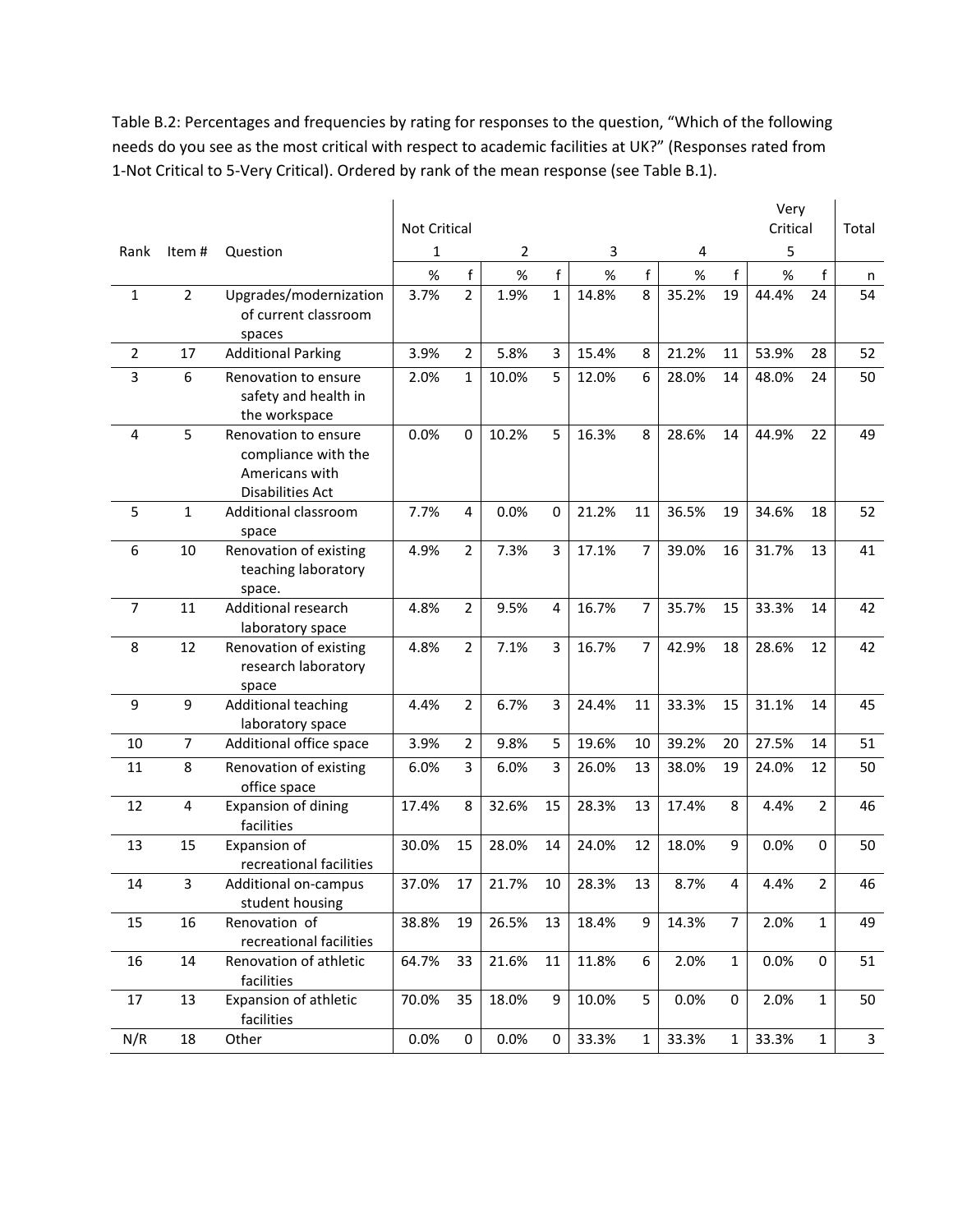# **Appendix C: Issues with Specific Buildings**

| <b>Building(s)</b>                                                                                 | <b>Issues</b>                                                                                                                                                                                                                                                                                                                                                                                                                                                                                                                                                                                                                                                                                                                                                                                               |
|----------------------------------------------------------------------------------------------------|-------------------------------------------------------------------------------------------------------------------------------------------------------------------------------------------------------------------------------------------------------------------------------------------------------------------------------------------------------------------------------------------------------------------------------------------------------------------------------------------------------------------------------------------------------------------------------------------------------------------------------------------------------------------------------------------------------------------------------------------------------------------------------------------------------------|
| <b>College of Agriculture, Food, and Environment</b>                                               |                                                                                                                                                                                                                                                                                                                                                                                                                                                                                                                                                                                                                                                                                                                                                                                                             |
| Ag north and Garrigus                                                                              | Old infrastructure band-aid repair                                                                                                                                                                                                                                                                                                                                                                                                                                                                                                                                                                                                                                                                                                                                                                          |
| Classroom facilities on the<br>Agriculture side of campus                                          | There are very few available classrooms on this side of campus that are able to<br>accommodate classes of larger than 60 students. This creates limitations in when<br>classes can be taught due to a competition for convenient and desirable<br>classroom space.                                                                                                                                                                                                                                                                                                                                                                                                                                                                                                                                          |
| College of Agriculture, Food,<br>and Environment Buildings<br>including Garrigus, and<br>Barnhart. | There has not been an addition or renovation of a CAFE building since before the<br>turn of the century.<br>Ag North consistently floods due to old pipes and too much rain. Students are<br>displaced and the sheer amount of money spent on clean-up could have done<br>particular renovations. Garrigus Building causes others to have respiratory<br>problems with mold. There are not enough class spaces. I know of a PLS course<br>which is taught in the lobby/refreshment area because there are no classrooms<br>available. This course is interrupted by people walking by, getting snacks, and just<br>general noise. I am appalled at the conditions. As a professor, it is embarrassing<br>to try and recruit new students to campus along with their parents because of<br>these conditions. |
| Ag North                                                                                           | Ag. Building North the office along the outside of the building are either too cold<br>or too hot because the original concrete cladding of the building is gone                                                                                                                                                                                                                                                                                                                                                                                                                                                                                                                                                                                                                                            |
| Garrigus                                                                                           | Garrigus is a disaster. Coolers are unreliable electric system is easily<br>overwhelmed ventilation is poor and laboratories too small                                                                                                                                                                                                                                                                                                                                                                                                                                                                                                                                                                                                                                                                      |
| Plant Science, Ag North, and<br>buildings on the south end<br>of campus.                           | We are packed in very tightly with no space.<br>Additionally, our programs are research, extension, and graduate student<br>focused. The survey appears to consider undergraduate programming as its<br>priority.                                                                                                                                                                                                                                                                                                                                                                                                                                                                                                                                                                                           |
|                                                                                                    | Academic Core (including Colleges of Arts and Sciences, Engineering, Social Work)                                                                                                                                                                                                                                                                                                                                                                                                                                                                                                                                                                                                                                                                                                                           |
| Academic Core                                                                                      | No specific buildings, but continued investment in the academic core is needed<br>and would enable enrollment growth.<br>Classrooms too small and too few for enrollment and new teaching modes.                                                                                                                                                                                                                                                                                                                                                                                                                                                                                                                                                                                                            |
| Funkhouser                                                                                         | Funkhouser hosts a lot of classes, and the building has very weird steep and<br>narrow stairs that are clearly not to modern code, one elevator that is ALWAYS<br>crowded, and limited access for the mobility impaired (one door in the loading<br>dock area at the back of the building.)                                                                                                                                                                                                                                                                                                                                                                                                                                                                                                                 |
|                                                                                                    | The one large lecture hall (FB 200) has constantly peeling paint (despite frequent<br>patches made with non-matching paint, tiny and dated fixed chairs, and to access<br>it, students with limited mobility must use a lift. Because the lift was added later,<br>its presence impedes student flow in and out of the classroom between classes.                                                                                                                                                                                                                                                                                                                                                                                                                                                           |
| Quadrangle (Bowman,<br>Breckinridge, Kinkead &<br>Bradley)                                         | Renovations required for Bowman, Breckinridge, Kinkead, Bradley<br>Faulty HVAC, plumbing, bad odors in building, poor layout                                                                                                                                                                                                                                                                                                                                                                                                                                                                                                                                                                                                                                                                                |
|                                                                                                    | Front doors on many buildings need hardware to enable automatic lock-down<br>and actually locking that works.                                                                                                                                                                                                                                                                                                                                                                                                                                                                                                                                                                                                                                                                                               |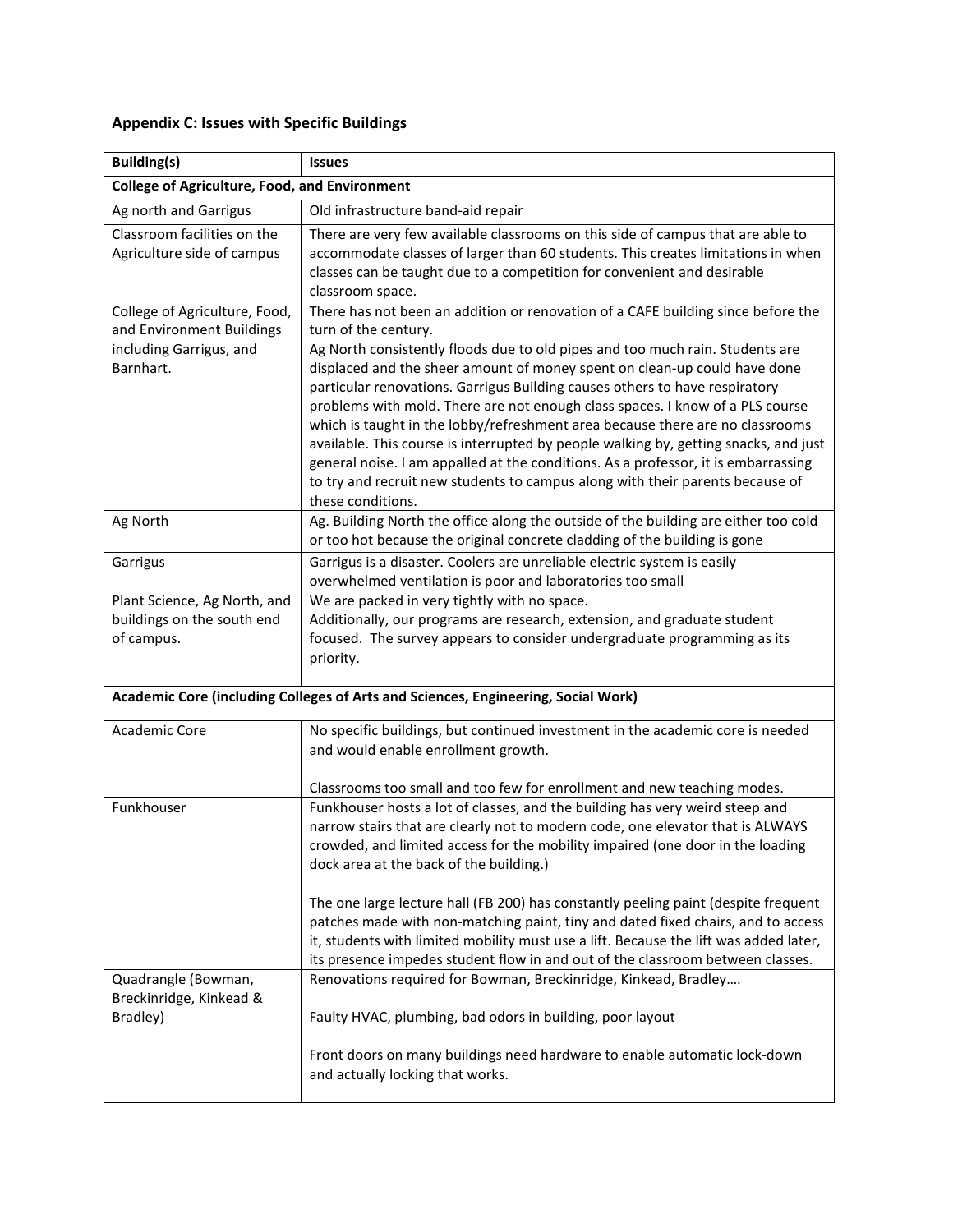|                        | ADA compliance needs to be completed or worked around for many of the older<br>buildings.                                                                                                                                                                                                                                                                                                                                                                                                       |
|------------------------|-------------------------------------------------------------------------------------------------------------------------------------------------------------------------------------------------------------------------------------------------------------------------------------------------------------------------------------------------------------------------------------------------------------------------------------------------------------------------------------------------|
|                        | Finally, regarding Kinkead (and likely the surrounding buildings), this is, again, a<br>dangerously outdated building. I have had to drop items off to the IRB on<br>multiple occasions over the years and have been shocked at the terrible<br>conditions of the building.                                                                                                                                                                                                                     |
| Kastle Hall            | Kastle Hall houses one of the most productive departments in the university but<br>the building is in terrible shape (including 2 serious floods in the past decade) and<br>the research space is particularly inadequate in both the amount of space and<br>the quality of the space. Offices are fine. There is virtually no space for our<br>undergraduates (1200+ majors; 500+ minors but no "home" for them).                                                                              |
|                        | Kastle leaks, floods, and is dingy. It houses the Psychology Department, which<br>graduates the most majors on campus, houses one of the most successful PhD<br>programs, and is a major grant-getting department.                                                                                                                                                                                                                                                                              |
|                        | Faulty HVAC, plumbing, bad odors in building, poor layout [response also applied<br>to Bowman quadrangle).                                                                                                                                                                                                                                                                                                                                                                                      |
|                        | Everything.                                                                                                                                                                                                                                                                                                                                                                                                                                                                                     |
| Lafferty Hall          | (NOTE: This is a late response, not included in the initial survey).<br>THE HVAC system needs a total renovation:                                                                                                                                                                                                                                                                                                                                                                               |
|                        | Mold, including black mold, has been an issue for years, if not decades by now.<br>Classroom 201 C has a ventilation system which causes the room to constantly be<br>too cold (I have taken photos of students wearing down jackets, wool caps and<br>gloves in that room), while Rm. 210, on the opposite end of the building, is<br>constantly too hot. A permanent fix of the mold is needed. Faculty report<br>sickness and having to work from home due to ill health caused by the mold. |
|                        | The ventilation system in Classroom 201 C makes too much noise for an<br>instructor and students properly to maintain discussions and for lectures to be<br>conducted so that all parties are heard. One has to lift one's voice considerably<br>to be heard over the noise of the vent.                                                                                                                                                                                                        |
|                        | Bathrooms - the plumbing is extremely outdated and none of the bathrooms are<br>ADA compliant.                                                                                                                                                                                                                                                                                                                                                                                                  |
|                        | Windows - All consist of small, single panes with hand cranks. Some cranks no<br>longer work at all, and the small windows need regrouting.                                                                                                                                                                                                                                                                                                                                                     |
|                        | Hallway - The hallway gets dangerously wet and slick in rain and snow. A<br>temporary solution of putting down long, hallway rungs does not work because<br>they gather mold due to the constant high humidity in the building.                                                                                                                                                                                                                                                                 |
| Chem-Phys              | Continue the phased process to renovate Chem-Phys. CP was one of the most<br>challenged building on campus. Work is underway to renovate the 3rd floor and<br>change the entire envelope of the building. It is important that this move to<br>phase 3 after phase 1 and 2 are completed. This is vital science research space.                                                                                                                                                                 |
|                        | Outdated facilities, insufficient AV and wi-fi capacity.                                                                                                                                                                                                                                                                                                                                                                                                                                        |
| Patterson Office Tower | It's awful. The floor tiles in the bathrooms in upper floors pop and buckle when<br>the building sways. Water pressure is erratic. I have seen debris around the                                                                                                                                                                                                                                                                                                                                |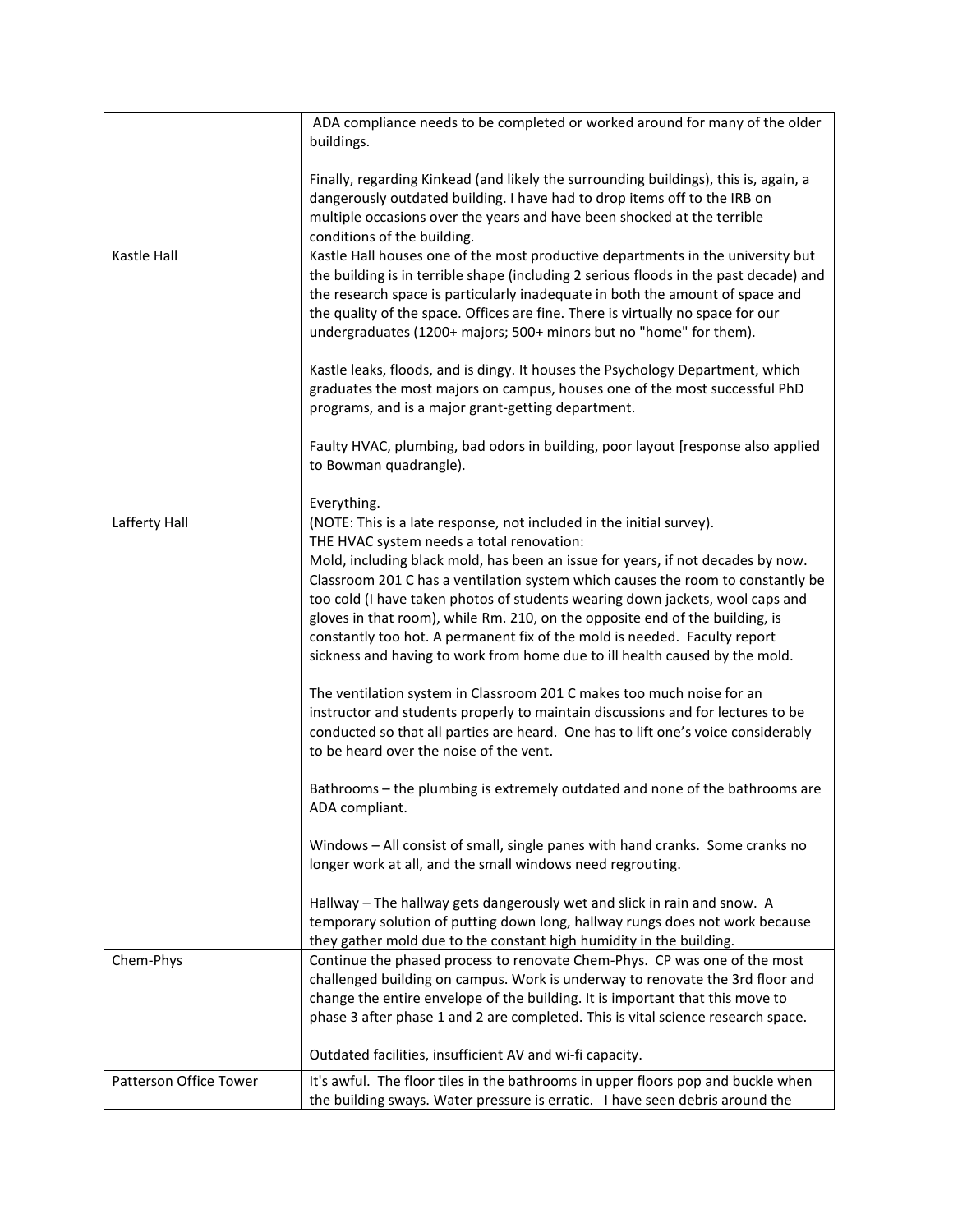|                                                 | building from falling bits of facade. Scary. Elevators and stairwells are not<br>designed for the traffic the building gets, or for good escape routes. Faculty<br>offices are so small that it is cramped to have two students visit for office hours.<br>No room in faculty offices for file cabinets and bookcases. Insufficient and very                                                                                                                                             |
|-------------------------------------------------|------------------------------------------------------------------------------------------------------------------------------------------------------------------------------------------------------------------------------------------------------------------------------------------------------------------------------------------------------------------------------------------------------------------------------------------------------------------------------------------|
|                                                 | poorly placed outlets for electronics and other electrical needs. Leaks. Windows<br>blow out. Ceiling tiles have stains. No space for meetings of various sizes.                                                                                                                                                                                                                                                                                                                         |
|                                                 | POT is coming apart at the seams. I have heard of hot water pipes bursting in<br>offices, would have burned the occupants if they had happened to be present                                                                                                                                                                                                                                                                                                                             |
|                                                 | when it happened.                                                                                                                                                                                                                                                                                                                                                                                                                                                                        |
| Thomas Hunt Morgan                              | Facilities are ancient and in some cases unsafe                                                                                                                                                                                                                                                                                                                                                                                                                                          |
| White Hall (Classroom                           | White Hall is dilapidated and a poor place to learn.                                                                                                                                                                                                                                                                                                                                                                                                                                     |
| Building) and other                             |                                                                                                                                                                                                                                                                                                                                                                                                                                                                                          |
| classroom spaces                                | White Hall is in dire need of renovation. Classrooms and chairs/desks are dirty<br>and old and should be upgraded.                                                                                                                                                                                                                                                                                                                                                                       |
|                                                 | White Hall needs to be updated.                                                                                                                                                                                                                                                                                                                                                                                                                                                          |
|                                                 | Outdated facilities, insufficient AV and wi-fi capacity.                                                                                                                                                                                                                                                                                                                                                                                                                                 |
|                                                 | I'm fat. Some of my students are, more-so. I sat in a student desk last week, and                                                                                                                                                                                                                                                                                                                                                                                                        |
|                                                 | was astounded by how uncomfortable it was. One of my students has to find a                                                                                                                                                                                                                                                                                                                                                                                                              |
|                                                 | chair from the hallway bc she cannot sit at the desks in the room.                                                                                                                                                                                                                                                                                                                                                                                                                       |
| Other classroom spaces.                         | I think all classrooms should have functional and comfortable seating.for<br>students of various body types.                                                                                                                                                                                                                                                                                                                                                                             |
| <b>College of Communication and Information</b> |                                                                                                                                                                                                                                                                                                                                                                                                                                                                                          |
| <b>Blazer Dining</b>                            | It is unacceptable for a college as big as "Communication and Information" to be<br>in such a disgustingly old and outdated building. You really need someone to<br>detail the problems with Blazer??? Have you been there???? Have you walked<br>the halls??? In short, it is embarrassing for the U of K to have such a building on<br>campus, let alone having such a building as a focal point of undergraduate<br>education (I believe they are the 3rd largest college on campus). |
|                                                 | This building has roaches that never seem to die or get completely exterminated.<br>There is mold in the HVAC so that any time heat is turned on, contaminated air<br>blows out into faculty and staff offices; very little remediation has been done for<br>this problem. Many windows are literally painted shut and cannot be opened. In<br>addition, the building is dark and gloomy--an overall unpleasant atmosphere that<br>is not conducive to good teaching or research.        |
|                                                 | Blazer Dining Hall, for example, has issues with mold, gnats, and roaches<br>although leadership has made great efforts to control the situation. Some<br>colleagues have said they have developed respiratory problems. We now have air<br>filters to help cope with the mold, which have been helpful. The classrooms are<br>too hot and too loud (the fans are running) to teach. The carpet on the second<br>floor was too soiled to even be cleaned.                                |
| <b>College of Education</b>                     |                                                                                                                                                                                                                                                                                                                                                                                                                                                                                          |
| Dickey Hall                                     | I work in Dickey Hall. Despite an HVAC renovation a couple of years ago, we<br>continue to have problems. Heating and cooling are not easily controlled. It's a<br>terribly outdated space.                                                                                                                                                                                                                                                                                              |
| <b>Taylor Education Building</b>                | The Taylor Ed Building is worse [than Dickey]. The auditorium should be                                                                                                                                                                                                                                                                                                                                                                                                                  |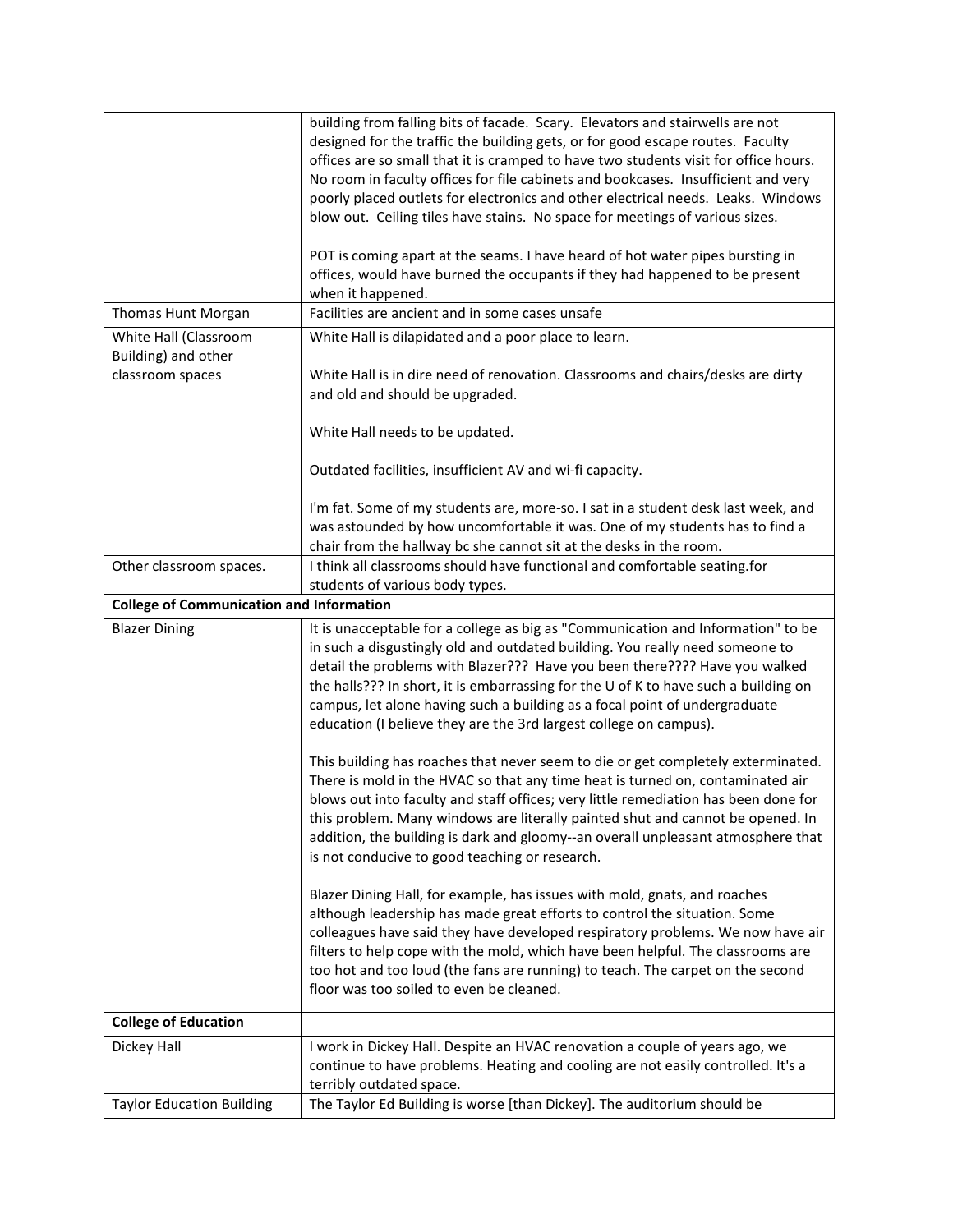|                                                                                                                                                                                                                               | modernized for a College of Education larger gatherings.                                                                                                                                                                                                                                                  |
|-------------------------------------------------------------------------------------------------------------------------------------------------------------------------------------------------------------------------------|-----------------------------------------------------------------------------------------------------------------------------------------------------------------------------------------------------------------------------------------------------------------------------------------------------------|
| Dickey; Taylor                                                                                                                                                                                                                | Renovations required for  Taylor and Dickey.                                                                                                                                                                                                                                                              |
|                                                                                                                                                                                                                               | Front doors on many buildings need hardware to enable automatic lock-down<br>and actually locking that works.<br>ADA compliance needs to be completed or worked around for many of the older                                                                                                              |
|                                                                                                                                                                                                                               | buildings.                                                                                                                                                                                                                                                                                                |
|                                                                                                                                                                                                                               |                                                                                                                                                                                                                                                                                                           |
| Classrooms and lecture halls<br>in older buildings (Slone,<br>Cooper, ), teaching labs in<br>FPAT [F. Paul Anderson<br>Tower], Some of the old<br>building/houses along<br>Maxwell and Limestone that<br>the university owns. | lighting, no wall clocks, multimedia tools,  Insulation, access, building code<br>issues.                                                                                                                                                                                                                 |
| <b>College of Fine Arts</b>                                                                                                                                                                                                   |                                                                                                                                                                                                                                                                                                           |
| Fine Arts Building                                                                                                                                                                                                            | Very old, not ADA complied, not energy efficient, am pretty sure there are<br>asbestos in walls.                                                                                                                                                                                                          |
|                                                                                                                                                                                                                               | Fine Arts building needs repairs: tile, walls, floors, sound proofing and<br>bathrooms.                                                                                                                                                                                                                   |
|                                                                                                                                                                                                                               | Front doors on many buildings need hardware to enable automatic lock-down<br>and actually locking that works [response also included Dickey, Taylor, Kinkead<br>and other older buildings].                                                                                                               |
|                                                                                                                                                                                                                               | ADA compliance needs to be completed or worked around for many of the older<br>buildings [response also included Dickey, Taylor, Kinkead and other older<br>buildings].                                                                                                                                   |
| Old Engineer's House,<br>Cottages on Rose Lane, Fine<br><b>Arts Building</b>                                                                                                                                                  | Pre-1947 construction, failing HVAC systems, inadequate size for contemporary<br>programming, isolated faculty offices                                                                                                                                                                                    |
| <b>Libraries</b>                                                                                                                                                                                                              |                                                                                                                                                                                                                                                                                                           |
| Science & Engineering<br>Library                                                                                                                                                                                              | Science & Engineering Library needs massive renovation or replacement, doors<br>are desperately needed that work. Leaks need addressing as well as the stand<br>pipe and mold issues. Needs better climate control on both sides of the building.<br>The other side of the building needs a new elevator. |
| Library Storage areas in                                                                                                                                                                                                      | Library storage areas in all libraries need work since compact shelving in one area                                                                                                                                                                                                                       |
| King, Little Library and<br>Young Library;                                                                                                                                                                                    | only works with the safety features turned off.                                                                                                                                                                                                                                                           |
|                                                                                                                                                                                                                               | Colleges of Medicine, Nursing, Public Health, and Health Sciences                                                                                                                                                                                                                                         |
| MDR#3                                                                                                                                                                                                                         | Leaks every time it rains, mold issues and ventilation problems (air quality is not<br>up to IACUC standards for housing rodents yet people work day after day in this<br>building). Building was built as a temporary building - built cheaply and with no<br>windows.                                   |
| Mouse facility (Medicine)                                                                                                                                                                                                     | Mouse facility must be 100% safe                                                                                                                                                                                                                                                                          |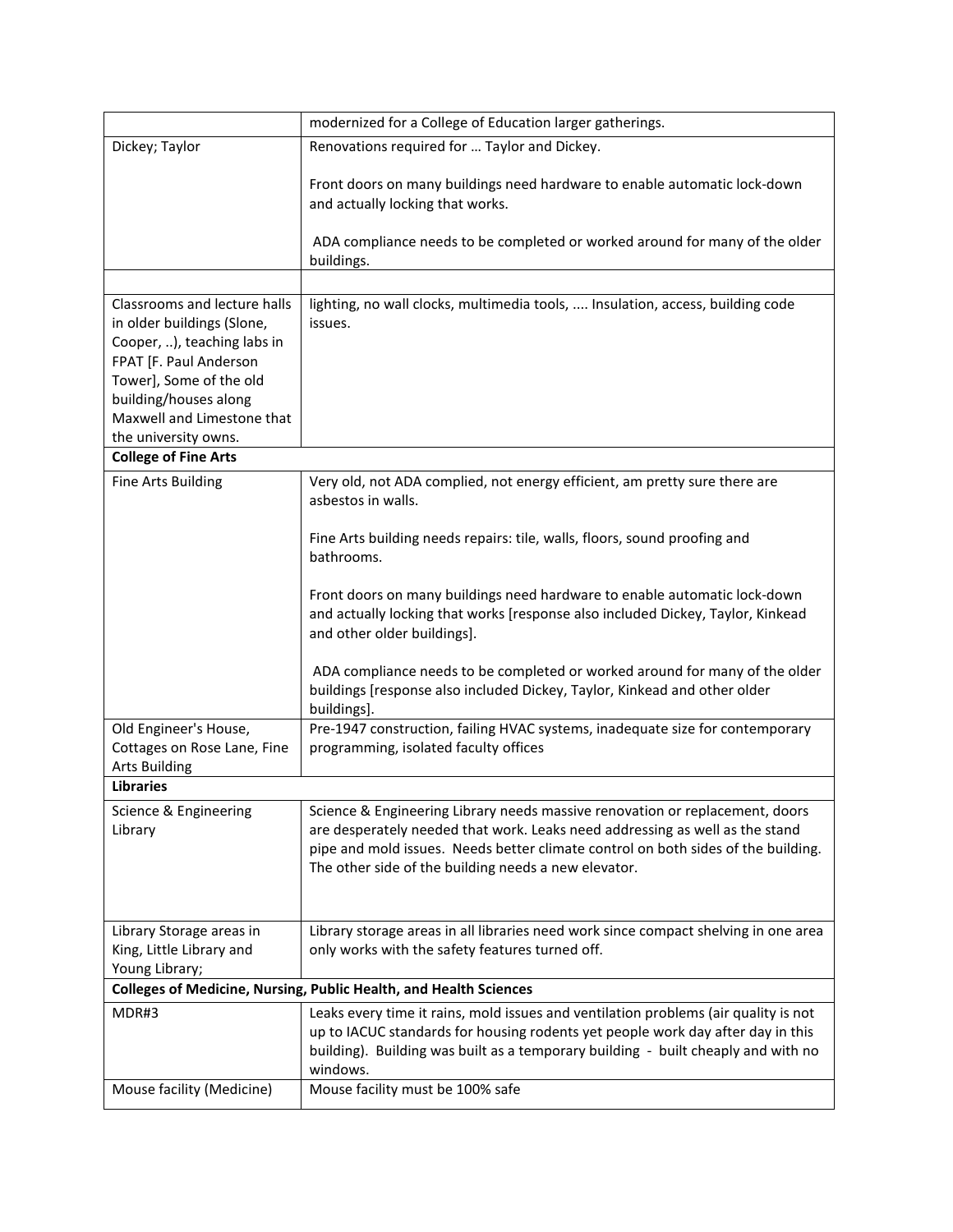| <b>Bosomworth Health</b><br><b>Sciences Research Building</b>                                                 | Shared tissue culture facility at Bosomworth Health Sciences Research Building                                                                                                                                                                                                                                                                                                                                                                                                                                                                                                                                                                                                                                                                                                                                                                                                                                                                                                                                                                                                                                                                                                                                                                                                                                                                                                                                                                                                                                                                                                                                                                                                                                                                                                                                         |
|---------------------------------------------------------------------------------------------------------------|------------------------------------------------------------------------------------------------------------------------------------------------------------------------------------------------------------------------------------------------------------------------------------------------------------------------------------------------------------------------------------------------------------------------------------------------------------------------------------------------------------------------------------------------------------------------------------------------------------------------------------------------------------------------------------------------------------------------------------------------------------------------------------------------------------------------------------------------------------------------------------------------------------------------------------------------------------------------------------------------------------------------------------------------------------------------------------------------------------------------------------------------------------------------------------------------------------------------------------------------------------------------------------------------------------------------------------------------------------------------------------------------------------------------------------------------------------------------------------------------------------------------------------------------------------------------------------------------------------------------------------------------------------------------------------------------------------------------------------------------------------------------------------------------------------------------|
| Willard Med Sciences.                                                                                         | Outdated facilities, insufficient AV and wi-fi capacity.                                                                                                                                                                                                                                                                                                                                                                                                                                                                                                                                                                                                                                                                                                                                                                                                                                                                                                                                                                                                                                                                                                                                                                                                                                                                                                                                                                                                                                                                                                                                                                                                                                                                                                                                                               |
| <b>College of Nursing</b>                                                                                     | Not enough classroom space; not enough simulation space; not enough lab<br>space. Elevators that are not reliable. Two of the 3 are pretty reliable although<br>they have stopped too. But there is one that has been fixed over and over and<br>over. When it IS running, I won't even get into it anymore. The building is<br>outdated. It is almost embarrassing to take prospective students on a tour.<br>Hardly any classrooms as tech friendly as they should be. Our Dean has done the<br>best she can do. She has added pictures, etc. which has helped and makes sure it<br>is clean. Our biggest research teams are out of the building and off campus.<br>Causes lack of commraderie and easy advise [sic] for those of us still on campus.<br>We have increased the size of our classes in the UG and the building has not<br>changed. We did add a student center a few years ago. But that is the bright spot.                                                                                                                                                                                                                                                                                                                                                                                                                                                                                                                                                                                                                                                                                                                                                                                                                                                                                          |
| College of Nursing (CON),<br>College of Public Health<br>(CPH), Multi-disciplinary<br>Science (MDS) Buildings | The CON building is extremely old and outdated. As we are experiencing with the<br>current pandemic, everyone in the nation and the world has become all too<br>aware that nurses are critical to the health and well-being of the nation. Despite<br>this, the teaching facilities provided for students are abysmally outdated. The<br>CON building does not have enough classroom space for students to even be<br>seated comfortably. Not only does this cause difficulty with student learning, but<br>students are dangerously packed into outdated rooms. Compounding the general<br>abysmal learning environment created by cramped and inadequate seating, few<br>classrooms are outfitted with equipment needed to use updated teaching<br>platforms. Aside from the 6th floor, the rest of the floors in the CON, especially<br>the classrooms (as compared with offices), are in desperate need of renovation.<br>The same is true for the lack of research space. College of Nursing faculty are<br>among the most productive researchers on campus yet due to the lack of space<br>for research staff, we have had move nursing research offices to off campus sites.<br>This limits student access to professors as well as severely restricts faculty<br>interactions that would otherwise spur creativity.<br>I would also say the same for the CPH and the MDS buildings. Although I am less<br>familiar with these facilities, I have had several meetings in the buildings and<br>have been shocked at how old and outdated they are. Further, I have taught<br>classes in rooms in the MDS and it is a miserable experience due to terrible<br>seating arrangements as well as poor heating and air conditioning systems. It is<br>so much so that faculty beg not to be assigned to teach there. |
| College of Nursing Building                                                                                   | Old, outdated. Rooms not equipped for online education. Only two rooms set up<br>for zoom or echo recordings.                                                                                                                                                                                                                                                                                                                                                                                                                                                                                                                                                                                                                                                                                                                                                                                                                                                                                                                                                                                                                                                                                                                                                                                                                                                                                                                                                                                                                                                                                                                                                                                                                                                                                                          |
| the health professions -<br>minus Pharmacy                                                                    | O L D - leaks, squeaks, dark, and more!                                                                                                                                                                                                                                                                                                                                                                                                                                                                                                                                                                                                                                                                                                                                                                                                                                                                                                                                                                                                                                                                                                                                                                                                                                                                                                                                                                                                                                                                                                                                                                                                                                                                                                                                                                                |
| College of Public Health<br>(general)                                                                         | (Late Response after polling members of the College).<br>1. The critical need for additional/updated/renovated classroom space. As you<br>may know, the College of Public Health building has extremely limited classroom<br>space so most classes are held in various locations across campus.*<br>2. The critical need for additional/updated/renovated office space. Again, as the<br>newest degree granting college, our faculty and staff have increased in number<br>and have offices in many locations across campus. Several of these locations are<br>older with maintenance challenges.*<br>3. Renovation to ensure compliance with ADA and to ensure health and safety in<br>the workplace. Several buildings were noted as old with challenges for those                                                                                                                                                                                                                                                                                                                                                                                                                                                                                                                                                                                                                                                                                                                                                                                                                                                                                                                                                                                                                                                   |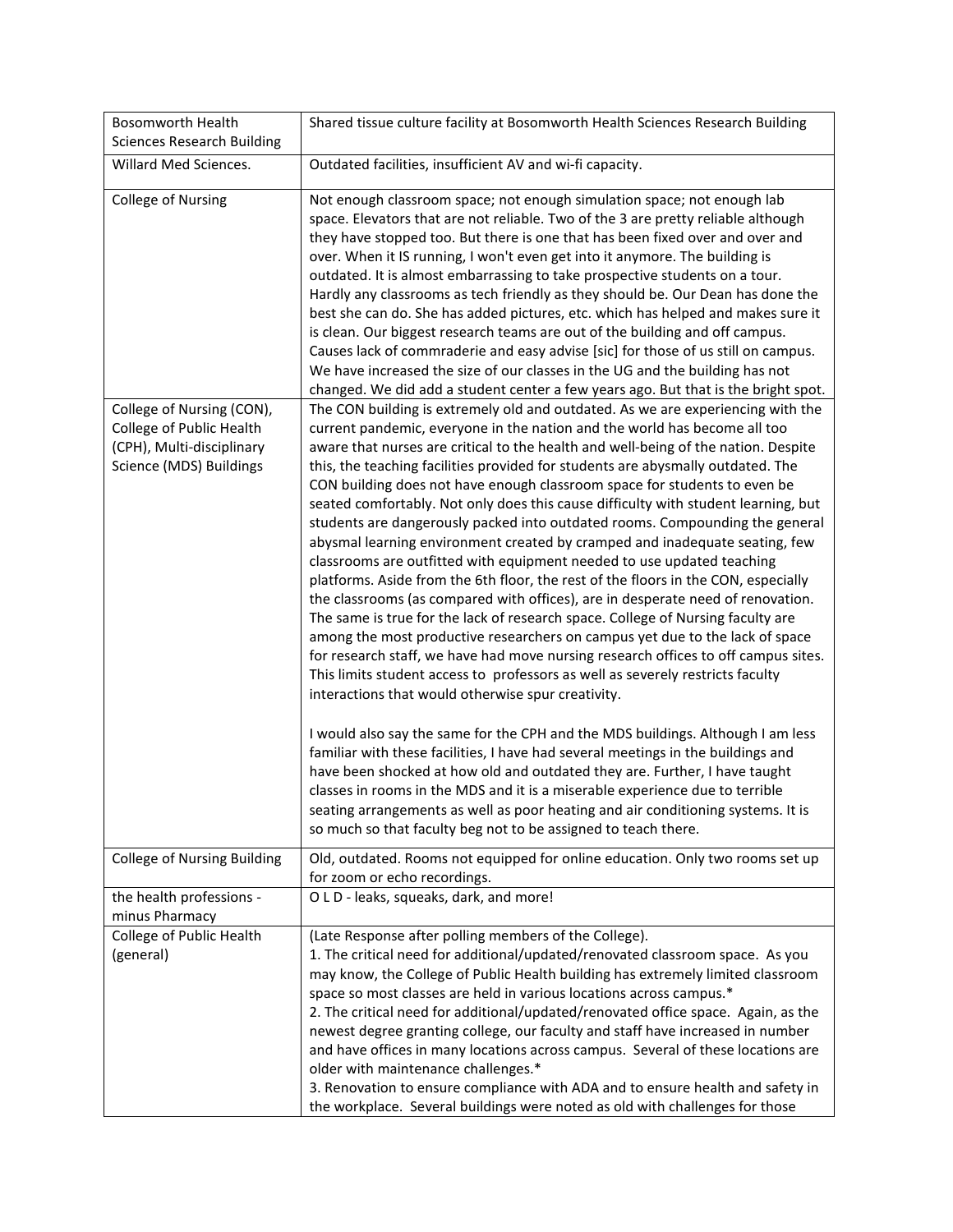| with disabilities. The CPH building and Bowman Hall/central campus were                                                                                                                                                         |  |
|---------------------------------------------------------------------------------------------------------------------------------------------------------------------------------------------------------------------------------|--|
| mentioned.                                                                                                                                                                                                                      |  |
| 4. The need for additional parking.                                                                                                                                                                                             |  |
| The CPH building has well-known challenges, but with the approval of the<br>College of Public Health                                                                                                                            |  |
| <b>Building</b><br>renovation of Scovell, we look for huge improvements.                                                                                                                                                        |  |
|                                                                                                                                                                                                                                 |  |
| (Late Response after polling members of the College). The building seen                                                                                                                                                         |  |
| as in the most critical need of renovation or replacement is the College of                                                                                                                                                     |  |
| Public Health building. This building was built around 1968 with a 20 year                                                                                                                                                      |  |
| life span and therefore has issues with HVAC, leaks, maintenance, poor                                                                                                                                                          |  |
| ventilation, ADA compliance, and several other issues. The opportunity                                                                                                                                                          |  |
| to move to a renovated Scovell Hall was noted as particularly critical for                                                                                                                                                      |  |
| the College.                                                                                                                                                                                                                    |  |
| College of Public Health<br>All of the buildings mentioned  are old and present health and safety issues.                                                                                                                       |  |
| (Research Facility 1),<br>Some of them are not ADA compliant, but they are places where faculty are                                                                                                                             |  |
| housed. Regarding the College of Public Health building in particular: Elevated<br>Funkhouser,                                                                                                                                  |  |
| radon, poor ventilation made worse with energy setbacks, leaks that allow<br>Taylor Ed,                                                                                                                                         |  |
| Dickey Hall,<br>microbial growth. Poor configuration of classrooms, basic educational                                                                                                                                           |  |
| <b>Bowman Hall</b><br>technology, poor reception.                                                                                                                                                                               |  |
|                                                                                                                                                                                                                                 |  |
| Lack of space Programs in the college of health sciences are growing quickly and<br>College of Health Sciences                                                                                                                  |  |
| we simply need more classroom space for both classes of 30-40 but also for large                                                                                                                                                |  |
| lectures.                                                                                                                                                                                                                       |  |
|                                                                                                                                                                                                                                 |  |
| <b>Other Buildings</b>                                                                                                                                                                                                          |  |
| The Anthropology Research Building (aka Archaeological Research Facility) at<br>The Anthropology Research                                                                                                                       |  |
| <b>Building (aka Archaeological</b><br>1020A Export Street houses the world-class archaeological collections of the<br>Research Facility) at 1020A<br>William S. Webb Museum of Anthropology in badly substandard environmental |  |
| <b>Export Street</b><br>conditions. It is in dire need of renovation, including upgrades to its HVAC system                                                                                                                     |  |
| to protect and preserve the collections. It also requires substantial renovation                                                                                                                                                |  |
| and equipment so it can live up to its potential as a teaching and research facility.                                                                                                                                           |  |
| Graduate student housing<br>Graduate student housing is unacceptable! The profitability of undergraduate                                                                                                                        |  |
|                                                                                                                                                                                                                                 |  |
|                                                                                                                                                                                                                                 |  |
| housing seems to be the driver of residential living. Please consider the                                                                                                                                                       |  |
| conditions for the entire student population and update graduate student                                                                                                                                                        |  |
| housing.                                                                                                                                                                                                                        |  |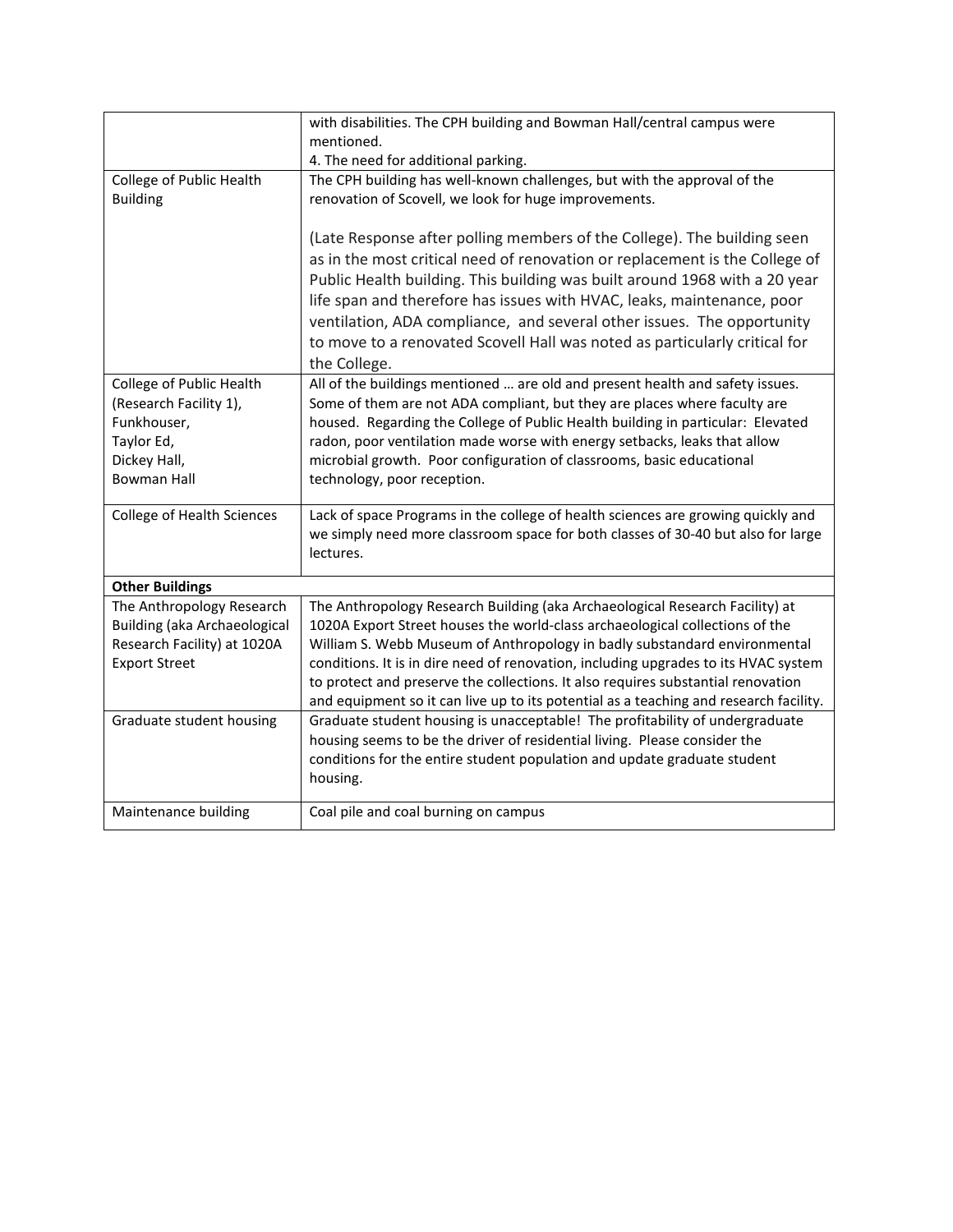# **Appendix D: Responses to Question 7: "What other thoughts do you have on needs for academic facilities at this time?"**

| Respondent's             | What other thoughts do you have on needs for academic facilities at this time?                                                                                                                                                                                                                                                                                   |
|--------------------------|------------------------------------------------------------------------------------------------------------------------------------------------------------------------------------------------------------------------------------------------------------------------------------------------------------------------------------------------------------------|
| <b>College:</b>          |                                                                                                                                                                                                                                                                                                                                                                  |
| Agriculture, Food        | More bus routes that are on time, and conducive to the needs of faculty beyond the                                                                                                                                                                                                                                                                               |
| and Environment          | med center are needed. Please look at the Ohio State University and the bus system                                                                                                                                                                                                                                                                               |
|                          | they utilize.                                                                                                                                                                                                                                                                                                                                                    |
| <b>Arts and Sciences</b> | We need to focus on academic space for the areas where we have the most                                                                                                                                                                                                                                                                                          |
|                          | students.                                                                                                                                                                                                                                                                                                                                                        |
| <b>Arts and Sciences</b> | Students need tables to work on in lecture rooms, not the little arms attached to<br>the chairs.                                                                                                                                                                                                                                                                 |
| Arts and Sciences        | We need a master plan for developing common-sense layout for the campus if it<br>does not already exist. Thank you for asking!                                                                                                                                                                                                                                   |
| Arts and Sciences        | We are desperate for more and better large classroom space. The new classrooms<br>in JSB and Gatton are fantastic. they transform the teaching experience. We need to<br>either substantially renovate Whitehall or build a new classroom building. We need<br>several additional larger lecture halls (250-500), and we need more larger TEAL<br>room (50-150). |
| Arts and Sciences        | Let's start putting solar panels everywhere! And please, please, please: let's work<br>on the consumption of plastic bags used in building maintenance. It is<br>astronomical, and often unnecessary.                                                                                                                                                            |
| Arts and Sciences        | In general, I think facilities are most in need of up-dating. Facilities in new buildings<br>are very nice but the continued expansion of the student population necessitates<br>the use of old, out of date classrooms.                                                                                                                                         |
| Arts and Sciences        | Other critical needs include improvements to White Hall Classroom Building to<br>ensure efficient use of space and ADA compliance, and the movement of<br>Communications away from deplorable conditions in Blazer Dining Hall.                                                                                                                                  |
| <b>Business and</b>      | We have done a great job on improving the undergraduate experience for                                                                                                                                                                                                                                                                                           |
| Economics                | undergraduates. Now let's try to improve the office and classroom space for the<br>faculty.                                                                                                                                                                                                                                                                      |
| <b>Business and</b>      | The survey may produce misleading results: The questions ask one to generalize                                                                                                                                                                                                                                                                                   |
| Economics                | across all buildings, an impossible task.                                                                                                                                                                                                                                                                                                                        |
| <b>Business and</b>      | Parkingwe need parking for FACULTY. I live 70 miles away and have come in to                                                                                                                                                                                                                                                                                     |
| Economics                | teach class and NOT been able to find parking in 3-4 different lots. WE NEED                                                                                                                                                                                                                                                                                     |
|                          | PARKING for people who have to commute. We CAN NOT 'bike' to work as you                                                                                                                                                                                                                                                                                         |
|                          | want us to. Get the idea that I think we need to address 'PARKING'?                                                                                                                                                                                                                                                                                              |
| Education                | I am ashamed of what the structures at UK say about our disciplinary priorities. The                                                                                                                                                                                                                                                                             |
|                          | fact that public health, education, psychology, nursing, and communications are in                                                                                                                                                                                                                                                                               |
|                          | the worst physical spaces -- and that business and law are in the best -- represents a                                                                                                                                                                                                                                                                           |
|                          | social hierarchy in which those in "helping professions" have the least, and those in                                                                                                                                                                                                                                                                            |
|                          | capitalistic ventures appear to have the most. In short, what do our buildings say                                                                                                                                                                                                                                                                               |
|                          | about our priorities?                                                                                                                                                                                                                                                                                                                                            |
| <b>Fine Arts</b>         | A goal should be brining [sic] as many teaching/studio building up to the standard                                                                                                                                                                                                                                                                               |
|                          | of the recently renovated homes of Gatton College of Business and Economics and<br>the Law School.                                                                                                                                                                                                                                                               |
| <b>Fine Arts</b>         | In general, we really need more parking which affects everyone on campus. It's                                                                                                                                                                                                                                                                                   |